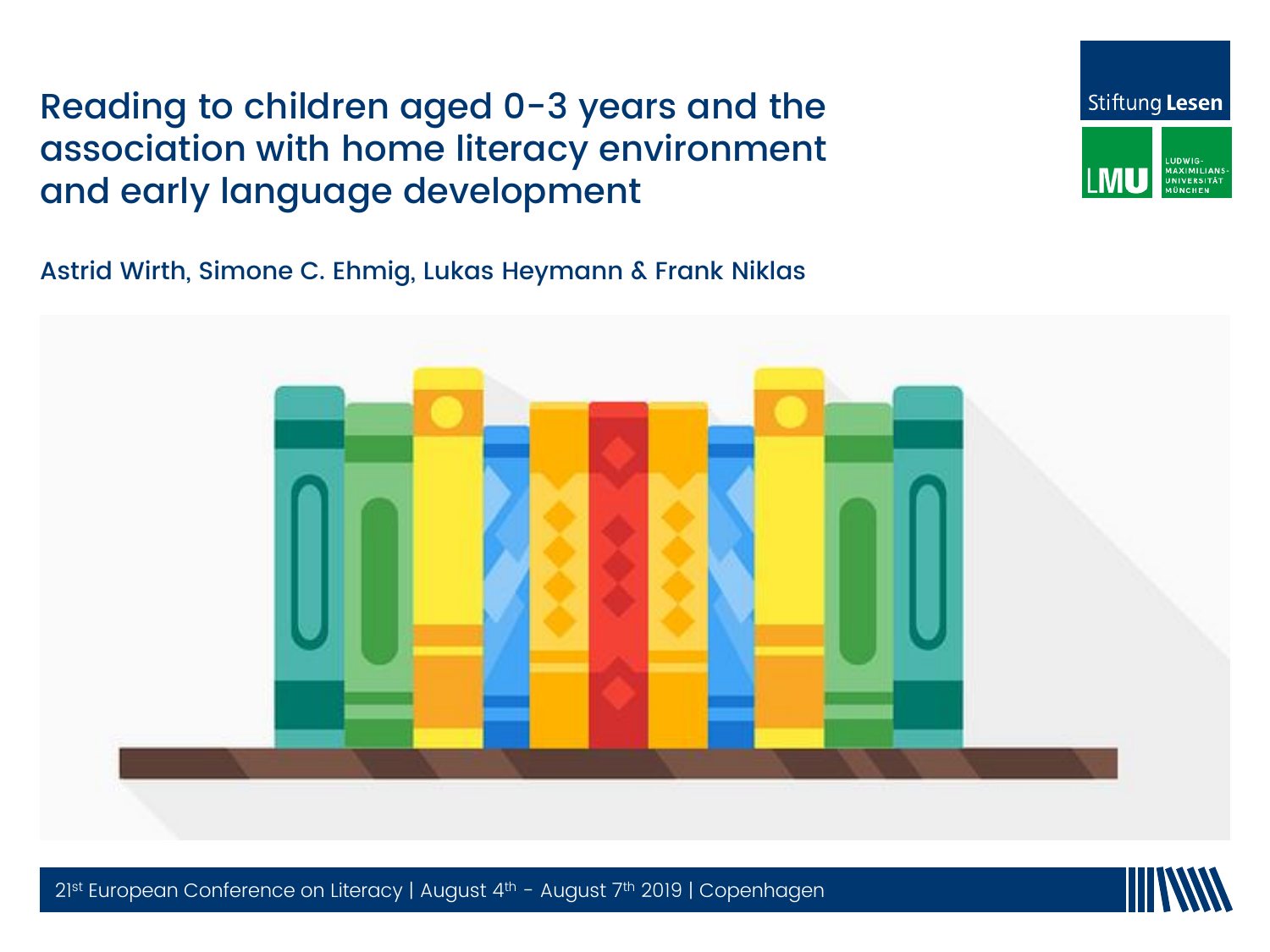

# Why are we interested in early reading to children?



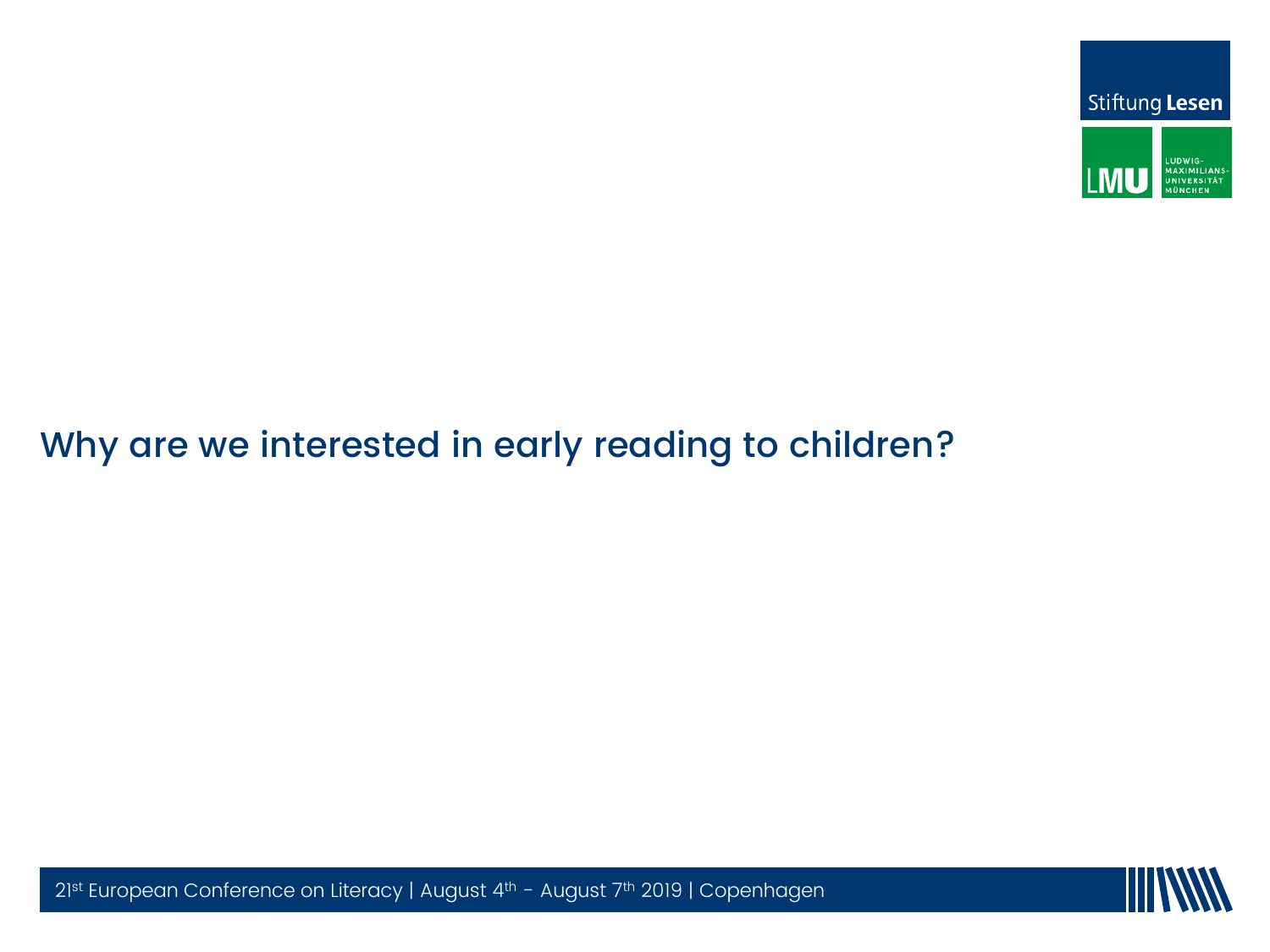#### Early reading supports children's development in many ways



**Language input** 

- $\Rightarrow$  Receptive and expressive vocabulary letter knowledge language comprehension<sup>1-4</sup>
- Content of children's books
	- $2\,$  world knowledge $^5$  $\Rightarrow$  Behavioral role models and
- Closeness to familiar people  $\Rightarrow$  Secure attachment<sup>6</sup>

 Not only shared reading habits support children's development, but also the surrounding factors of the Home Literacy Environment (HLE)

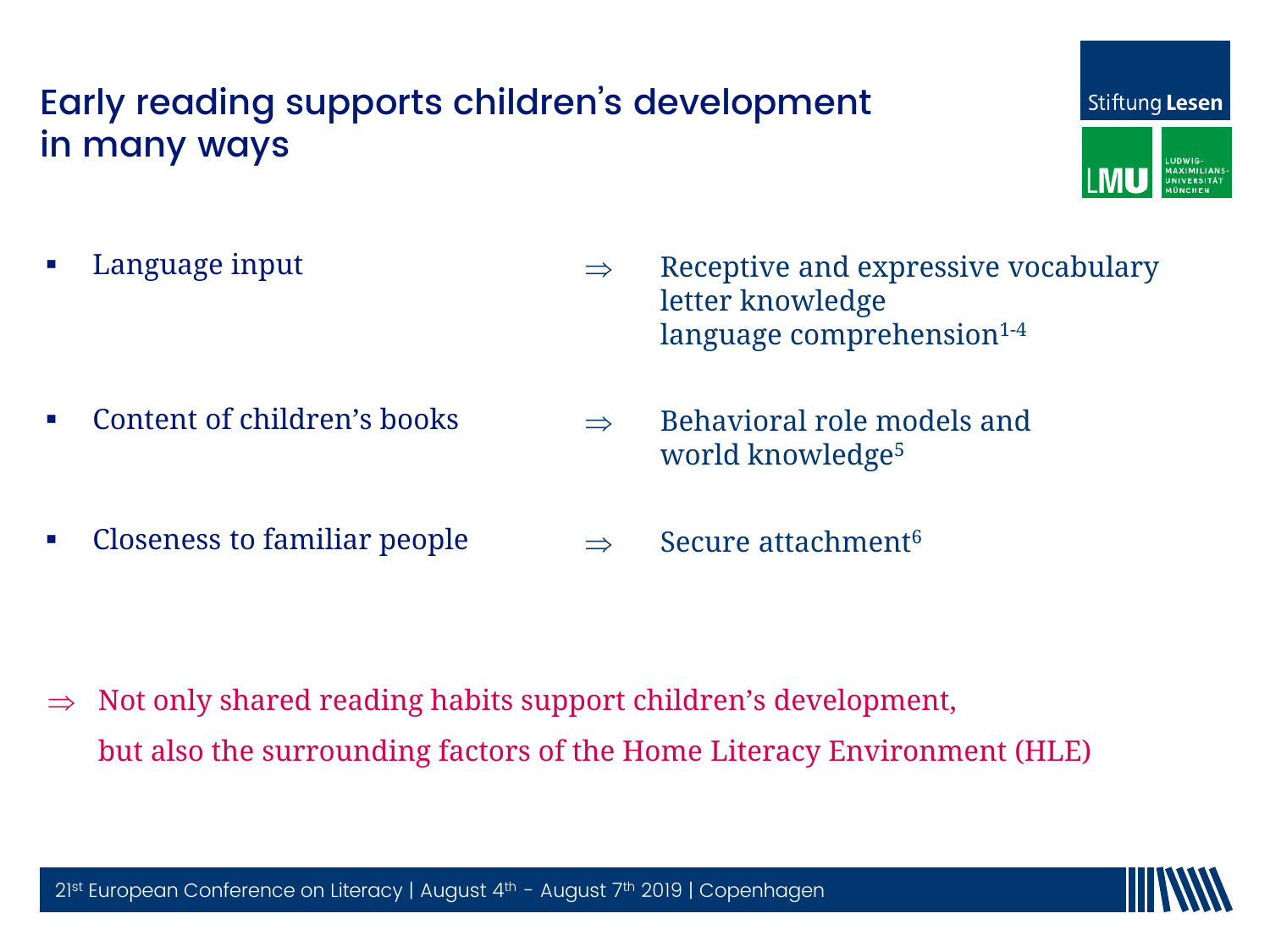### The Home Literacy Environment (HLE)



- Onset and frequency of reading to a child
- Number of (children's) books at home
- Parent's reading behavior
- Parent's attitudes towards reading
- **PERIMEN CONFERENCE OF LITERACY OF Library visits**
- Fundally 1 Teaching of letters by the parents<sup>7,8</sup>

…



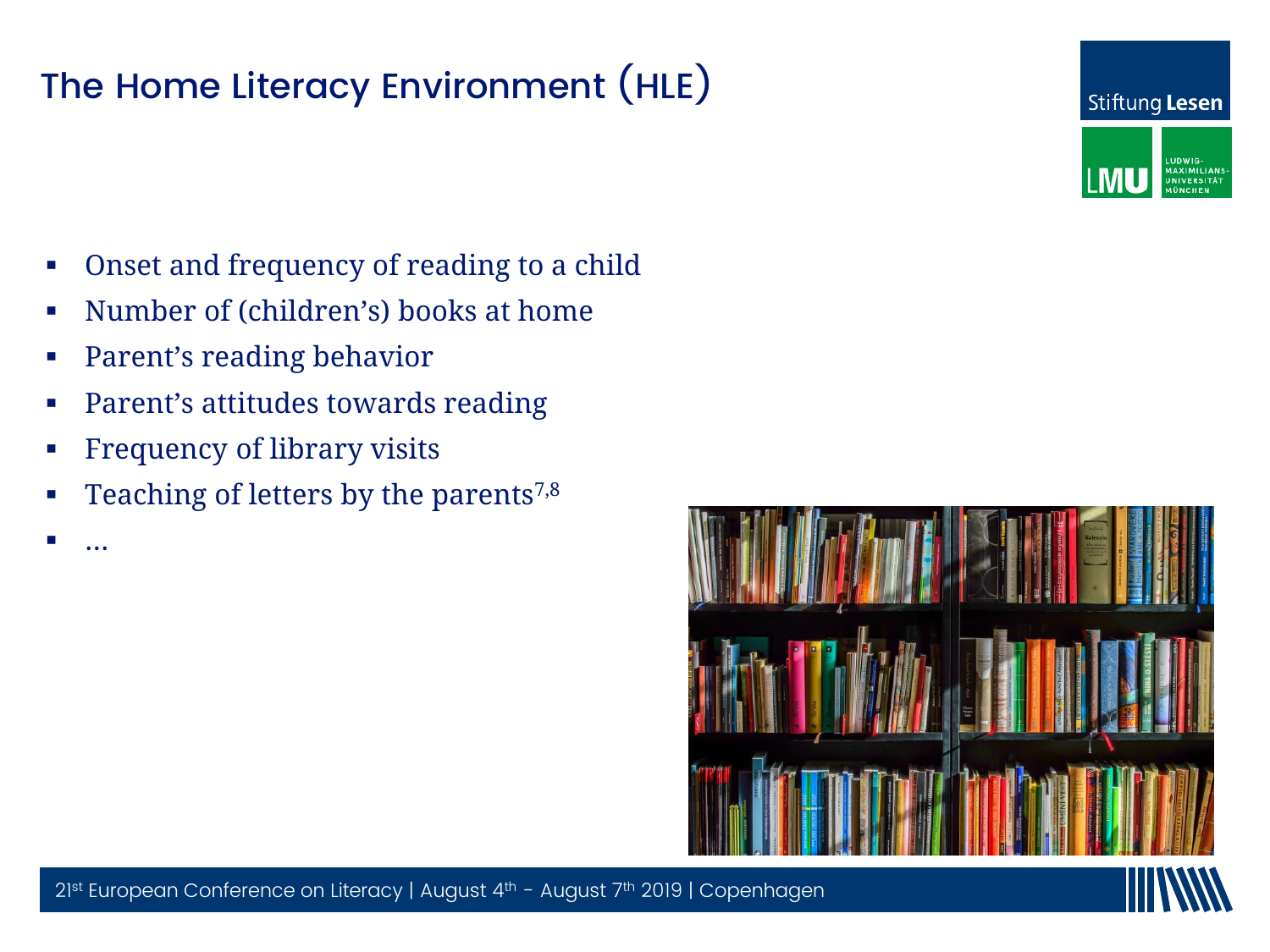

Association of distal and proximal family characteristics with precursor and academic competencies (cf. Niklas, 2015)

21st European Conference on Literacy | August 4th - August 7th 2019 | Copenhagen



LUDWIG-<br>MAXIMILIANS-<br>UNIVERSITÄT<br>MÜNCHEN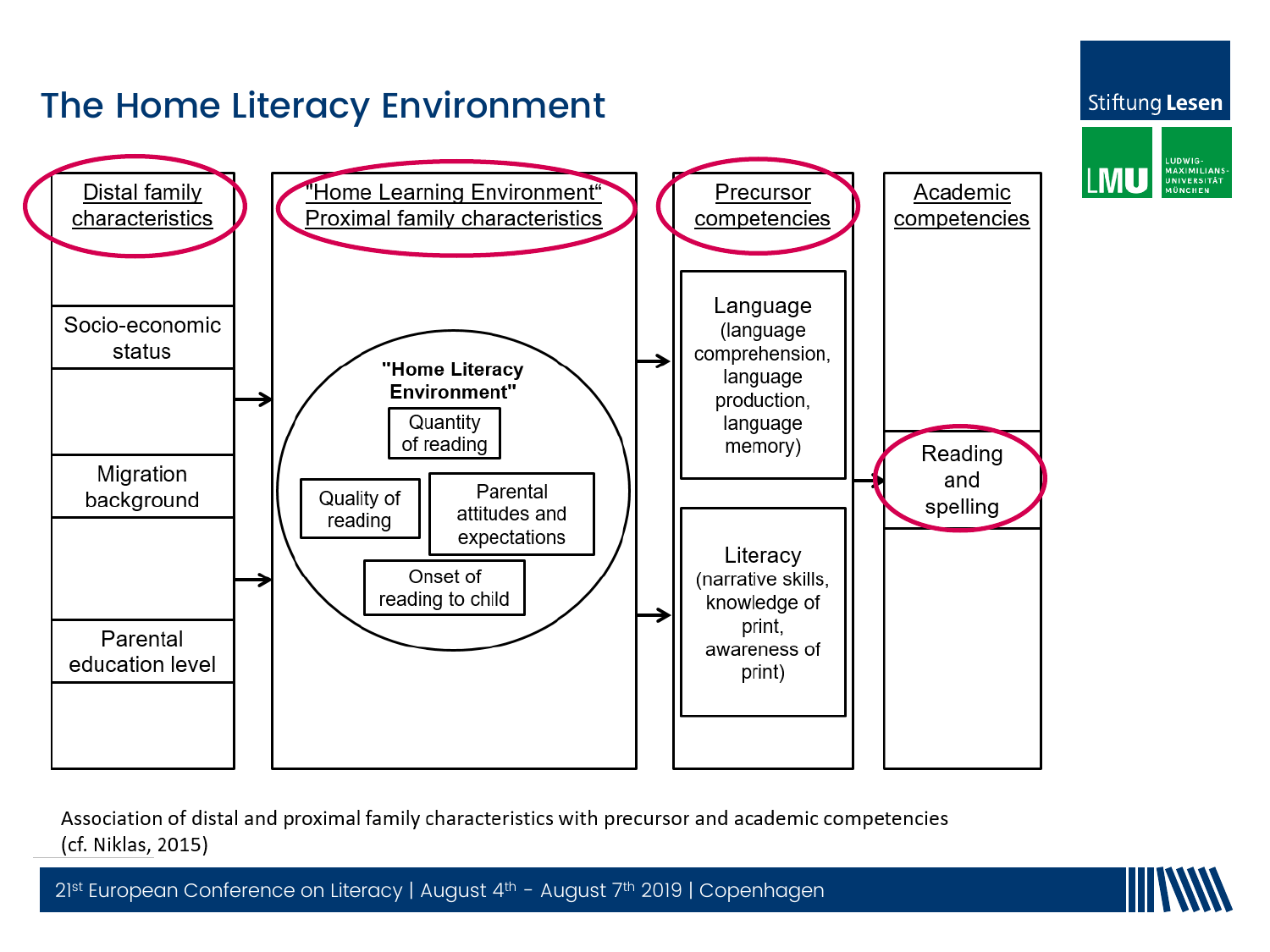## Early reading and the HLE as a long-term investment in children's competencies

#### Good Readers Had an Early Start in Literacy Learning

**PIRLS** indicates two basic ways students get an early start in literacy learning:

- Having parents who often engage them in early literacy activities
- Attending preprimary education

parents who reported often engaging their children in early literacy activities such as reading, talking, or singing to them as well as telling

them stories and teaching them to write alphabet letters. These students had higher reading achievement than students whose parents engaged them less frequently in early literacy activities.

Source: PIRLS 2016 International Results in Reading | http://timssandpirls.bc.edu/pirls2016/international-results/pirls/summary/ (12 January 2018).





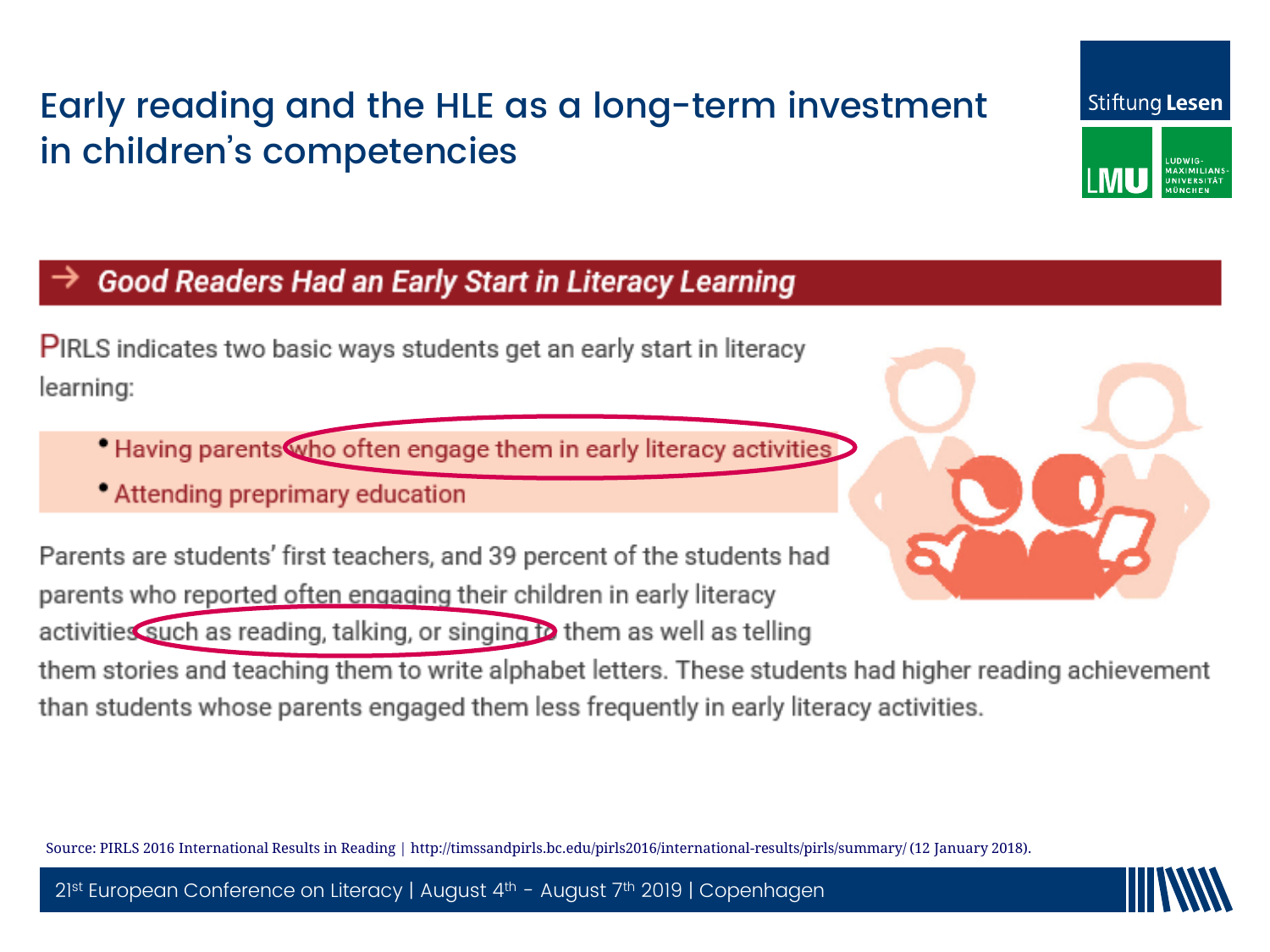## Low performance in literacy – A "renewable" problem in most European countries



Percentage of low performers in reading:

- Adults aged 16-65 (PIAAC 2013; < Competence level 2)
- Adolescents aged 15 (PISA 2015; < Competence level 2)
- Children in 4th year of schooling (PIRLS 2017; < Competence level 3)



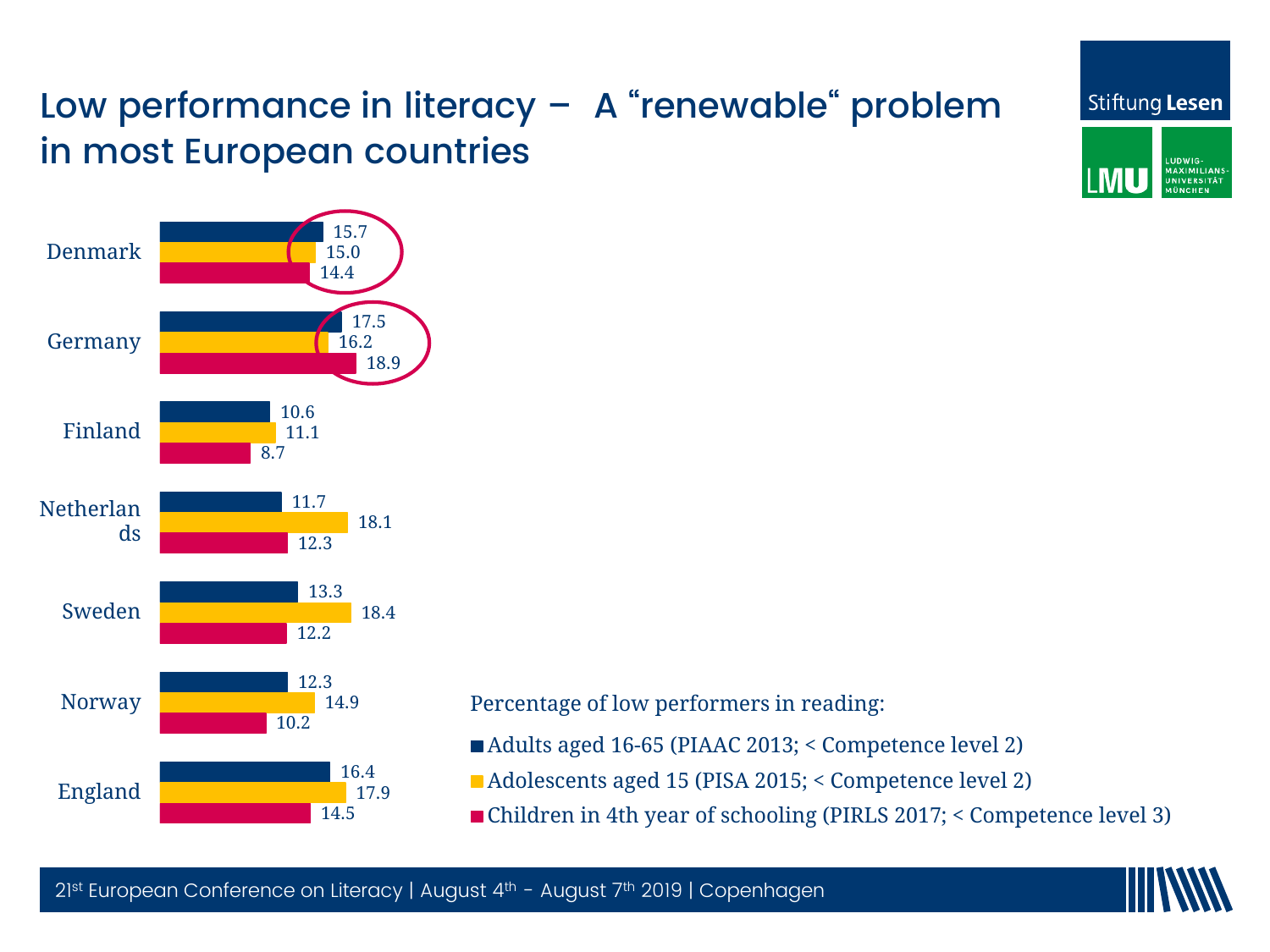

#### $21$ st European Conference on Literacy  $\mathcal{L}$ The present study

 $21$ <sup>st</sup> European Conference on Literacy | August 4<sup>th</sup> - August 7<sup>th</sup> 2019 | Copenhagen

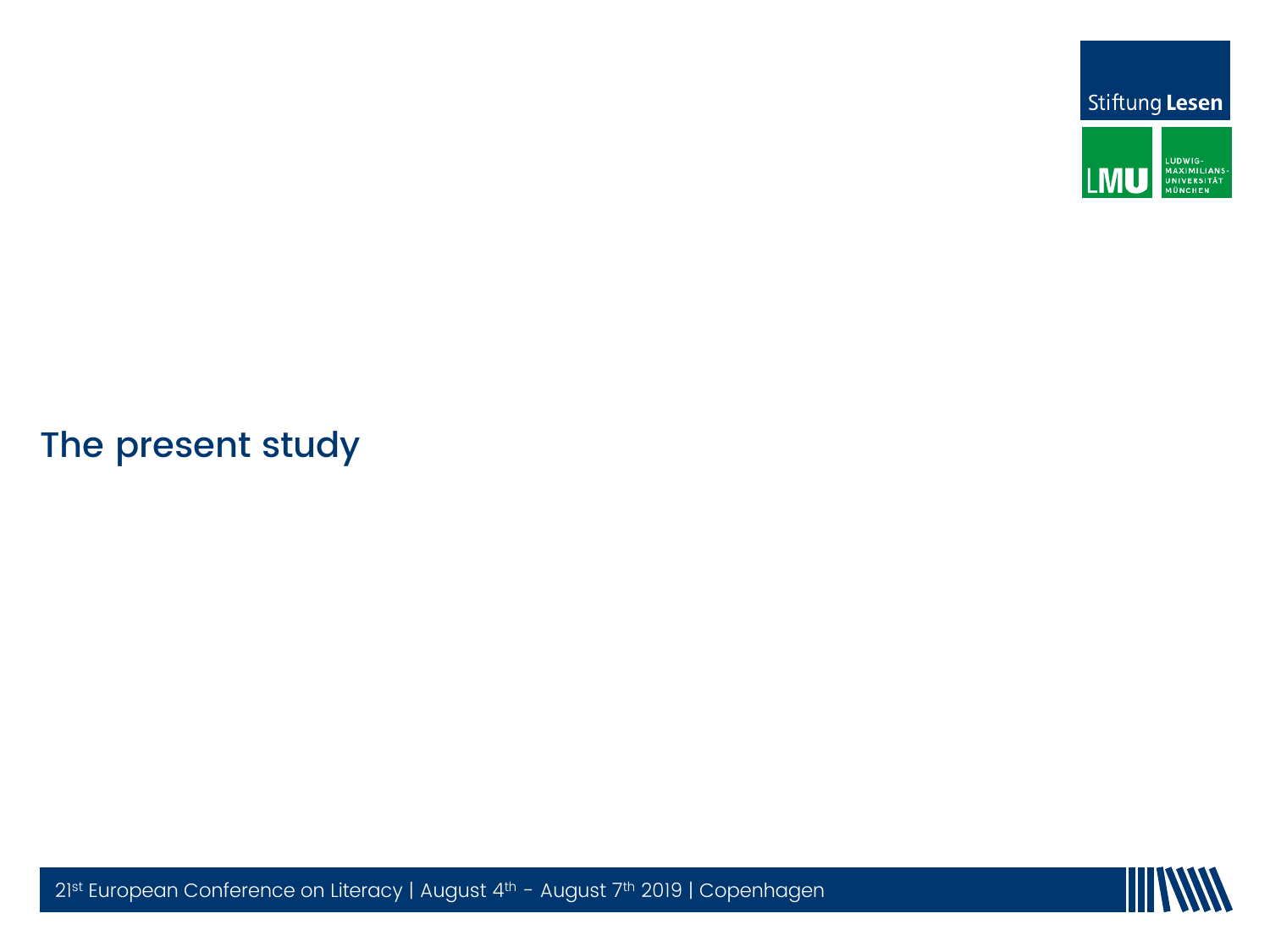#### Aim of the present study

Previous studies emphasized the importance of an early onset of reading.<sup>9</sup> The present study focuses on the situation in families:

- When are parents beginning to read to their children?
- $\blacksquare$  How do they differ from parents who do not (yet) read to their children?  $\qquad \qquad \qquad \qquad$
- How is an early onset of reading associated with children's linguistic abilities?
- What can we do to support parents' early reading?





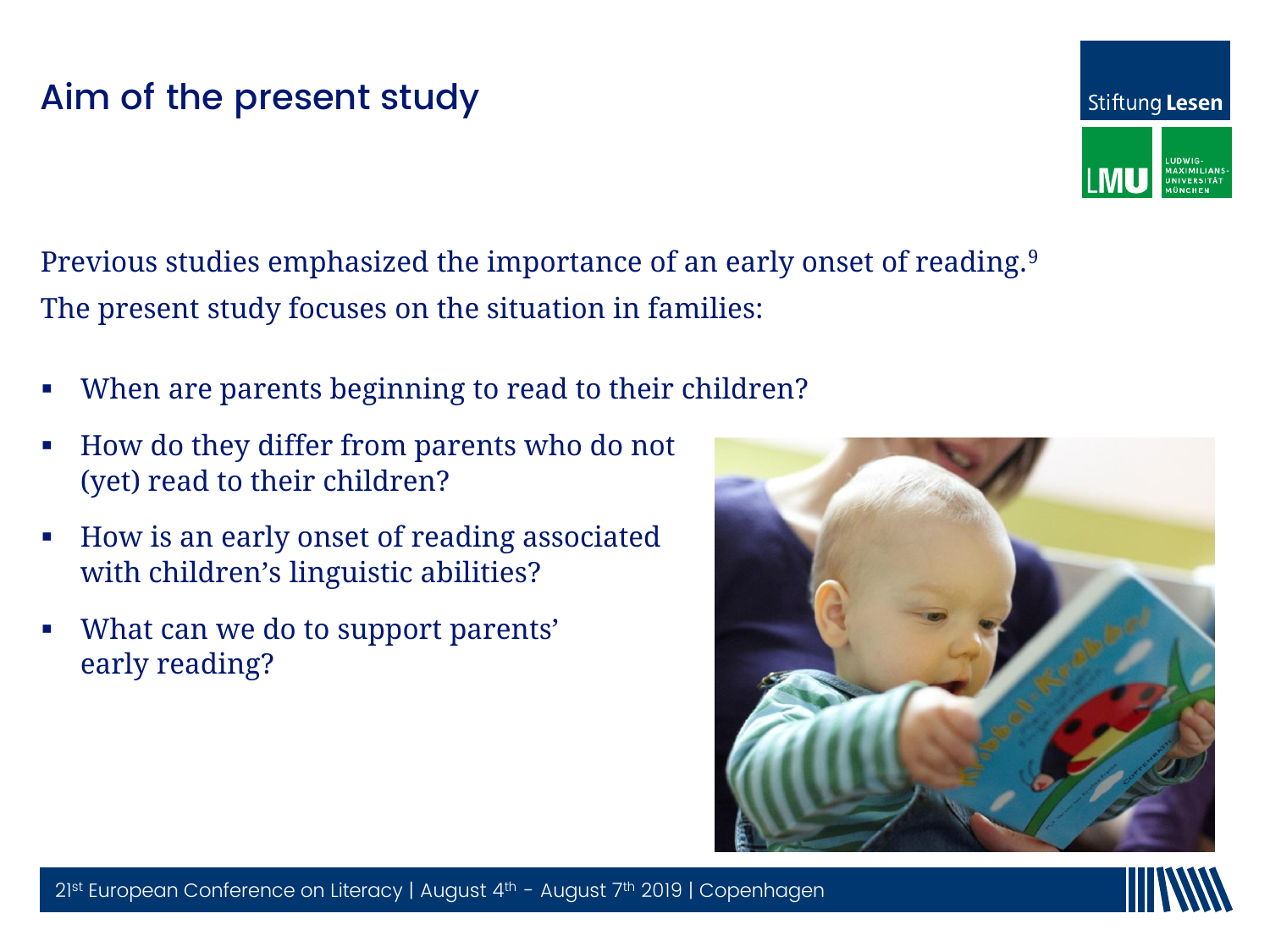#### Background of the present study – The reading aloud studies



The present research is part of a series of studies on reading aloud,

- the German Reading Foundation (*Stiftung Lesen*) is providing annually year since 2007,
- focusing specific research questions of reading aloud in Germany,
- $\alpha$  matricean griend  $\omega$  or  $\alpha$  in  $\alpha$  in  $\alpha$  is  $\alpha$  in  $\alpha$  in  $\alpha$  in  $\alpha$  in  $\alpha$  in  $\alpha$  in  $\alpha$  in  $\alpha$  in  $\alpha$  in  $\alpha$  in  $\alpha$  in  $\alpha$  in  $\alpha$  in  $\alpha$  in  $\alpha$  in  $\alpha$  in  $\alpha$  in  $\alpha$  in  $\alpha$  in  $\alpha$  in  $\alpha$  in connected to the *German Reading Aloud Day* (3rd Friday in November) – 2018 more than 250.000 individuals were involved, reading aloud and listening.
- $\frac{1}{1 + \frac{1}{1 + \frac{1}{1 + \frac{1}{1 + \frac{1}{1 + \frac{1}{1 + \frac{1}{1 + \frac{1}{1 + \frac{1}{1 + \frac{1}{1 + \frac{1}{1 + \frac{1}{1 + \frac{1}{1 + \frac{1}{1 + \frac{1}{1 + \frac{1}{1 + \frac{1}{1 + \frac{1}{1 + \frac{1}{1 + \frac{1}{1 + \frac{1}{1 + \frac{1}{1 + \frac{1}{1 + \frac{1}{1 + \frac{1}{1 + \frac{1}{1 + \frac{1}{1 + \frac{1}{1 + \frac{1}{1 + \frac{1}{1 + \frac{1}{1 + \frac{1$  $\blacksquare$  The studies usually are based on structured interviews with representative samples of parents and / or children in Germany.
- Responsible for conception, operationalization and analysis is the *Institute for Research on Reading and Media*, which is part of the German Reading Foundation.

Stiftung Lesen, based in Mainz, Germany, is a foundation that is committed to reading and literacy promotion. We believe that reading is a prerequisite for full participation in today's media-led and culturally diverse society. Reading is fundamental to human development, it enables people to live full and meaningful lives and contribute towards the enrichment of the communities in which we all live.  $\rightarrow$  [www.stiftunglesen.de](http://www.stiftunglesen.de/)

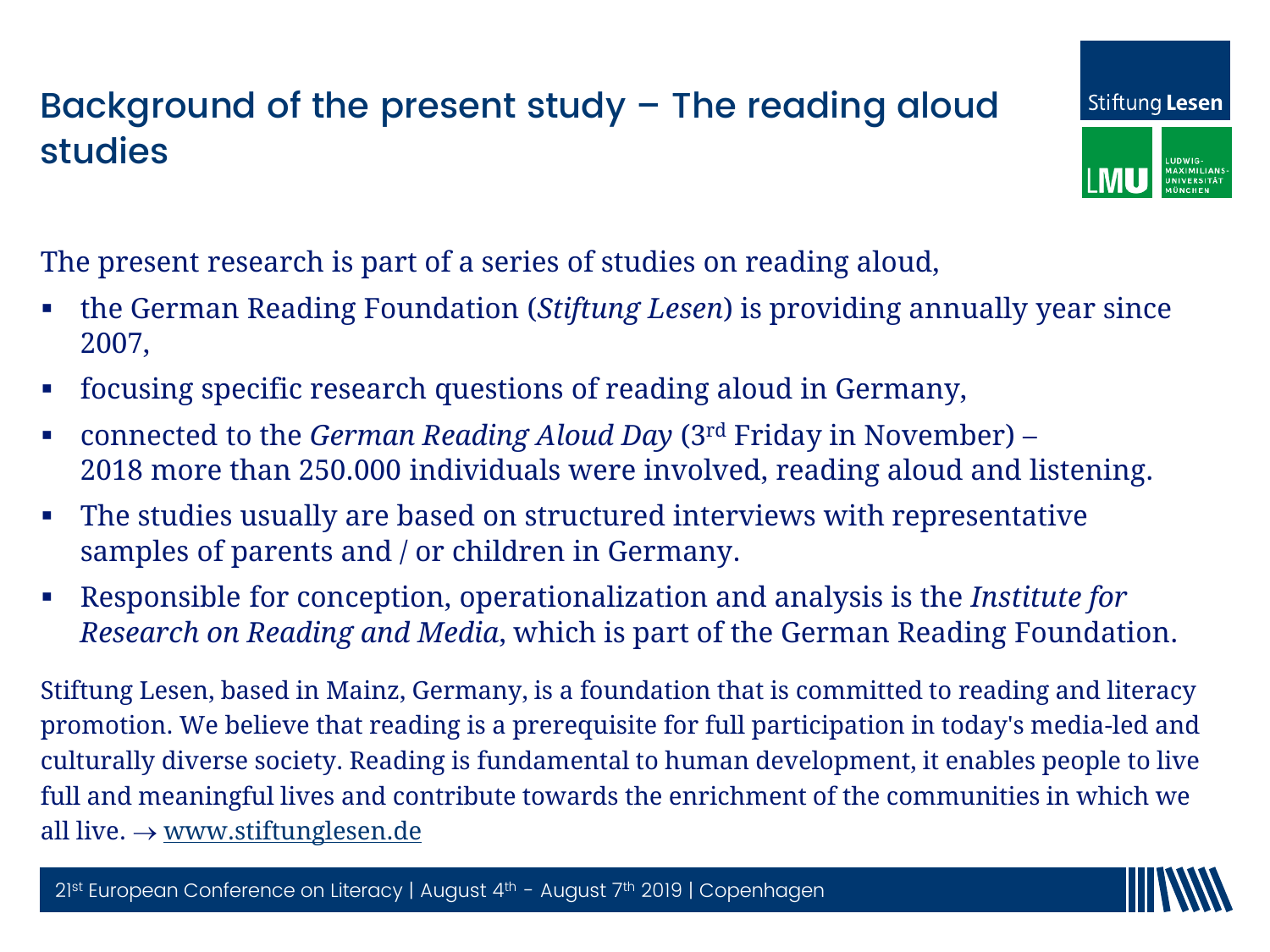#### The reading aloud studies of Stiftung Lesen 2007 - 2019





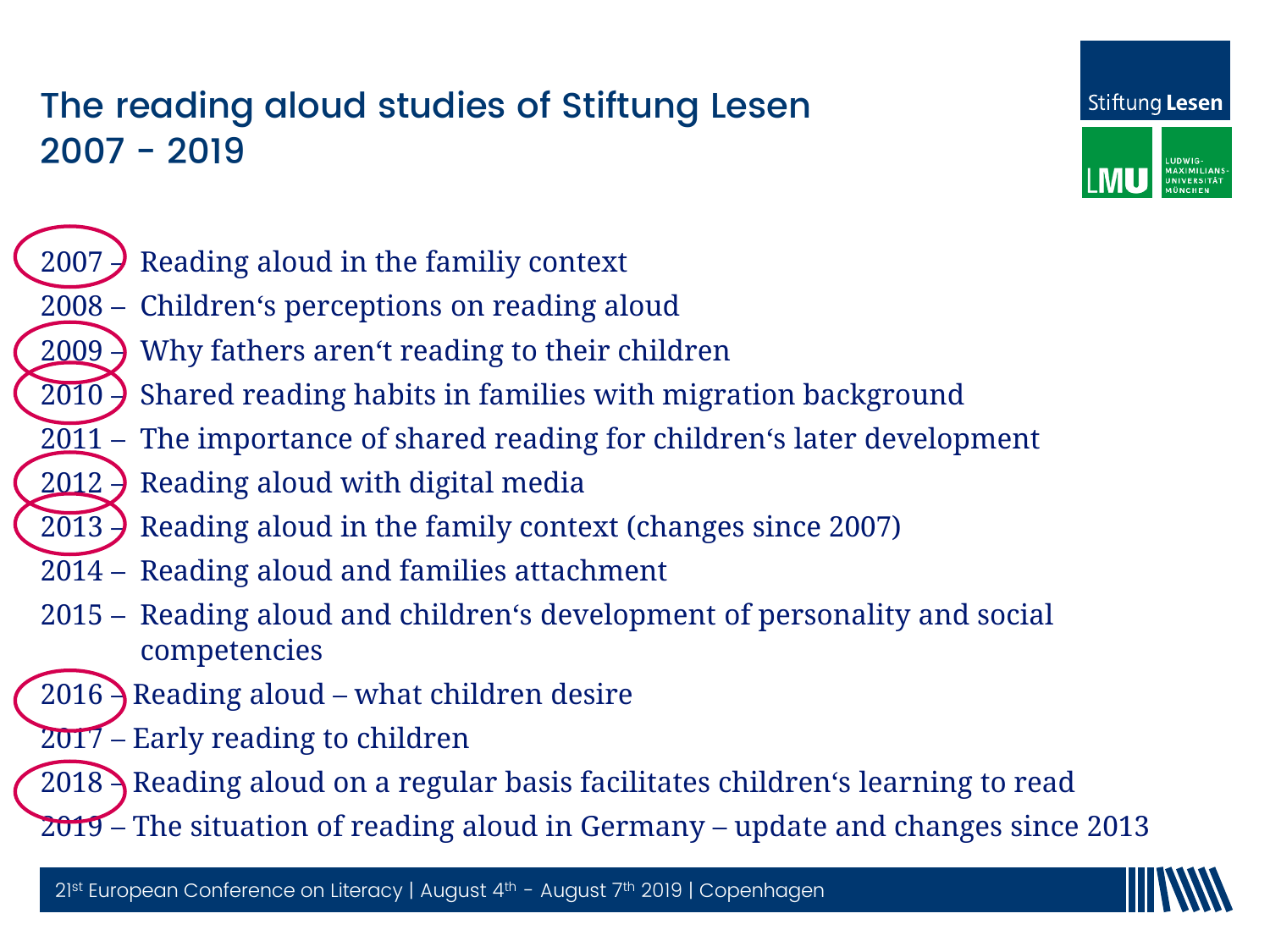

- **Representative sample of**  $N = 523$  **parents** with children between 3 months and 39 months of age
- Quantitative assessment: structured face-to-face interviews with either *N* = 128 fathers (24.5 %) or *N* = 395 mothers
- $\frac{1}{24.8}$   $\frac{1}{20.9}$ ,  $\frac{1}{20.9}$ ,  $\frac{1}{20.9}$ **Mean age of children: 21.6 months**  $(SD = 12.24)$
- Sex of children: 49.9 % boys, 50.1 % girls

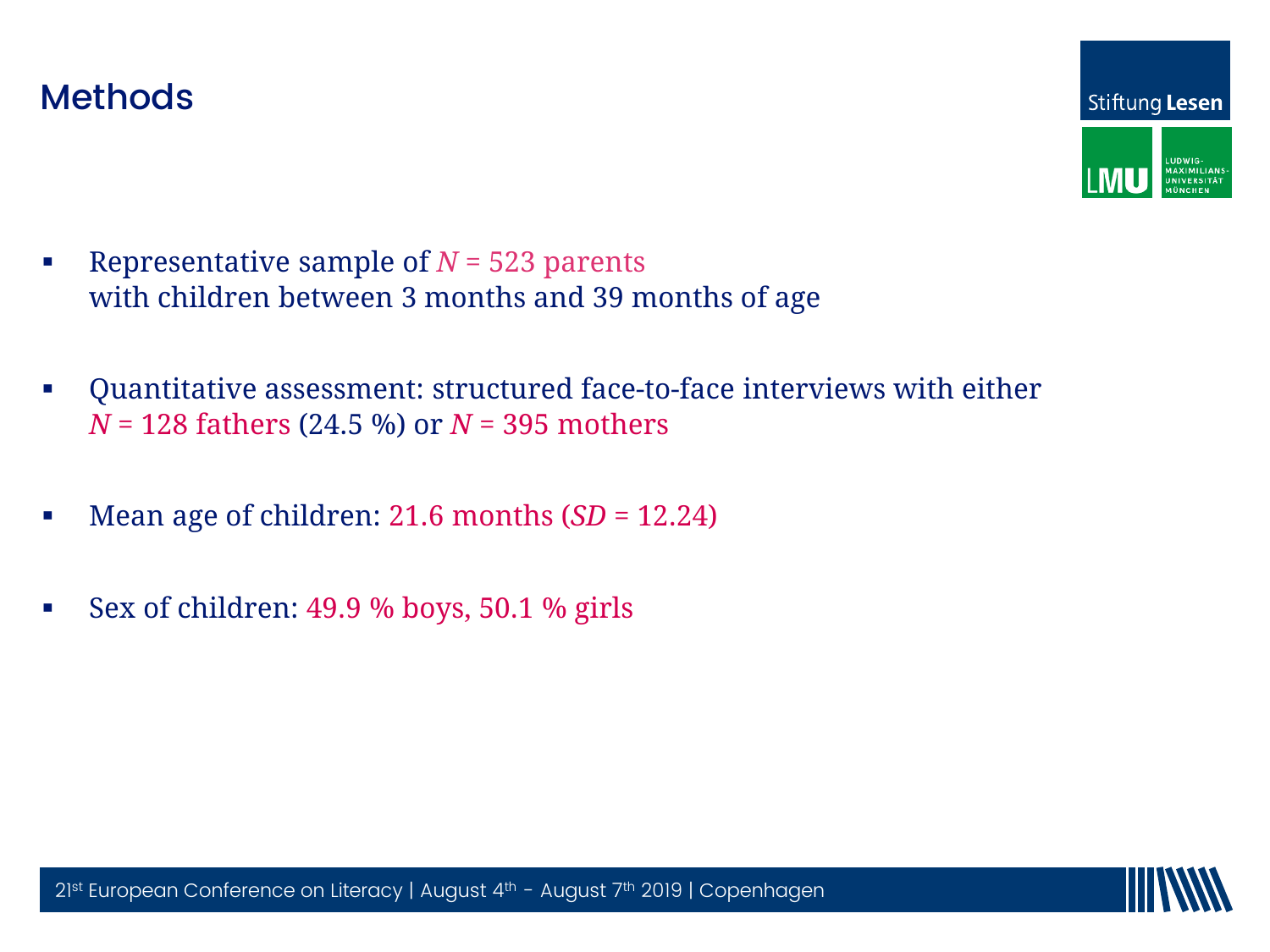## Participants - further demographics of our sample



|                                                       | $\bm{N}$  | Percentage<br>(0/0) |  |  |  |  |
|-------------------------------------------------------|-----------|---------------------|--|--|--|--|
| <b>Marital status</b>                                 |           |                     |  |  |  |  |
| married and living together                           | 363       | 69.4                |  |  |  |  |
| unmarried and living togehter                         | 61        | 11.7                |  |  |  |  |
| living apart or single parent                         | 99        | 18.9                |  |  |  |  |
| <b>Highest level of education (mothers / fathers)</b> |           |                     |  |  |  |  |
| low level of education                                | 128 / 138 | 28.3 28.1           |  |  |  |  |
| Intermediate level of education                       | 209/185   | 39.9 / \$5.3        |  |  |  |  |
| high level of education                               | 166 / 191 | 36.5<br>31.8        |  |  |  |  |
| <b>Net household income</b>                           |           |                     |  |  |  |  |
| 781 € to 2.300 € per month                            | 212       | 40.5                |  |  |  |  |
| 2.301 € to 3.419 € and over per month                 | 311       | 59.5                |  |  |  |  |
| <b>Migration background</b>                           |           |                     |  |  |  |  |
| yes, study child or at least one parent               | 185       | 35.4                |  |  |  |  |
| neither child nor parents                             | 338       | 64.6                |  |  |  |  |



Stiftung Lesen

LUDWIG-<br>MAXIMILIANS-<br>UNIVERSITÄT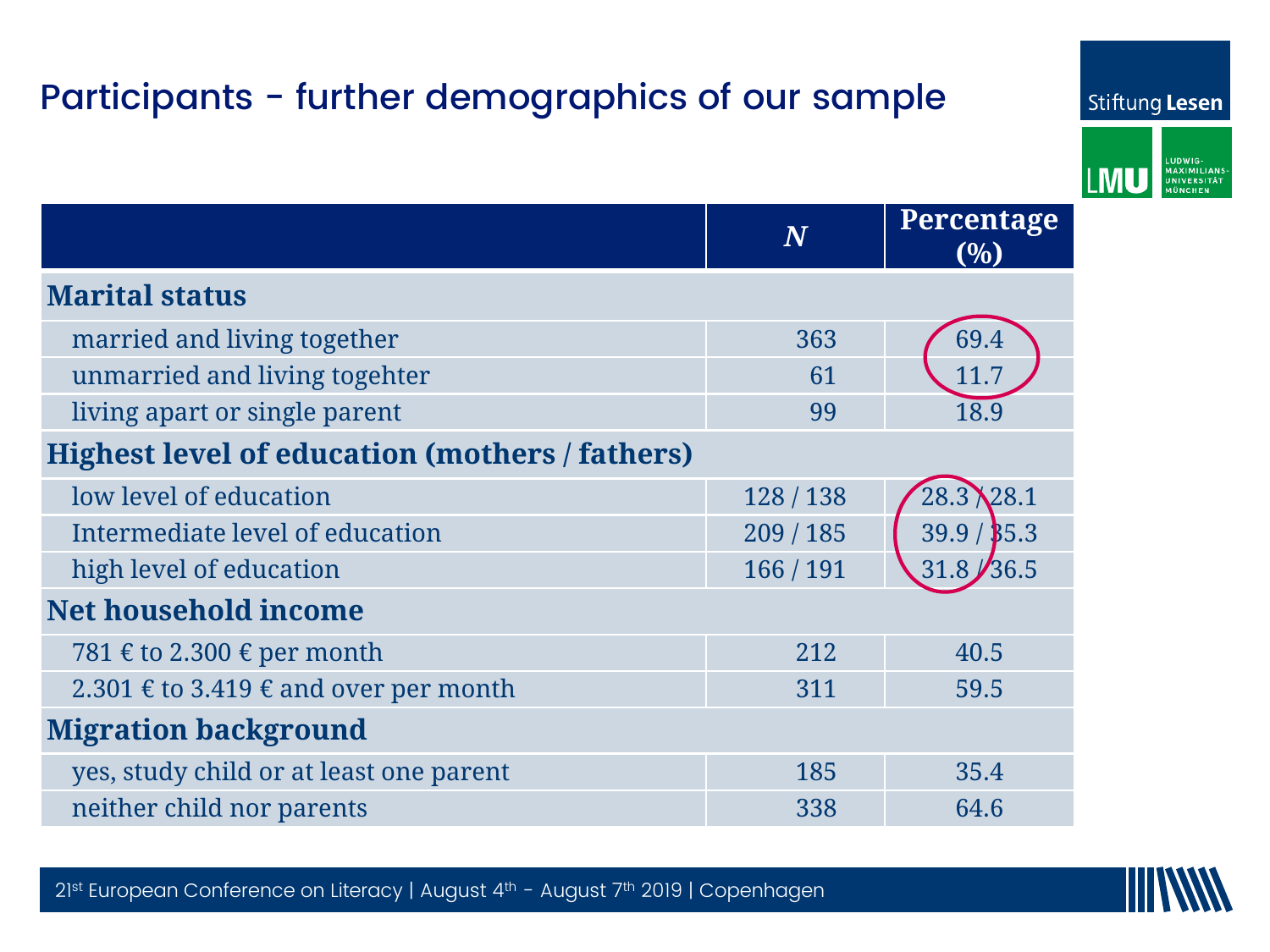

- HLE questionnaire (cf. Niklas, 2015) 9 items, max. 36 points, *M* = 18.15 (*SD* = 6.16), Cronbach's *α* = .79
- 58 / 172 items and max. points,  $M = 29.85$  (*SD* = 7.50) /  $M = 114.46$  (*SD* = 15.92),  $$  Linguistic ability questionnaires SBE-2-KT und SBE-3-KT (Suchodoletz, Sachse, Kademann & Tippelt, 2012)
- **Further questions regarding** 
	- $\rightarrow$  parental attitudes towards reading,
	- $\rightarrow$  onset,
	- $\rightarrow$  frequency and quality of reading,
	- $\rightarrow$  everyday behaviour,
	- $\rightarrow$  demographic background

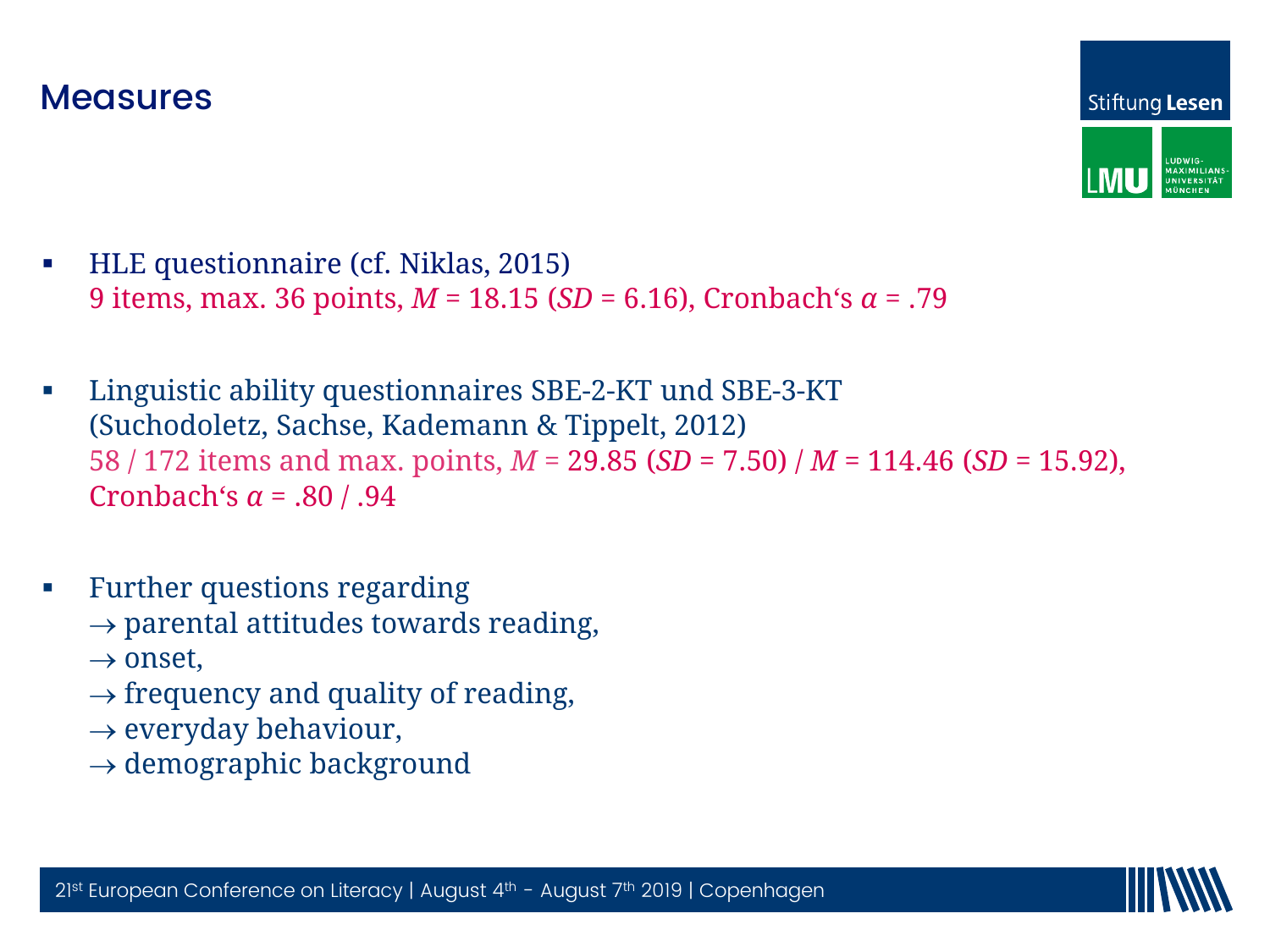**Results** 

When do parents begin to read to their children?

Percentage of parents reading to their children (*n*=413)

 $\sum_{i=1}^n$  $\left( \frac{21.8}{\pi} \right)$ Copenhagen 13.1 33.7 7.3 21.8 7 5.8 3.9 4.8 0.2 2.4 1-3 4-6 7-9 10-12 13-15 16-18 19-21 22-24 25-27 28-30





Time in months (quarters)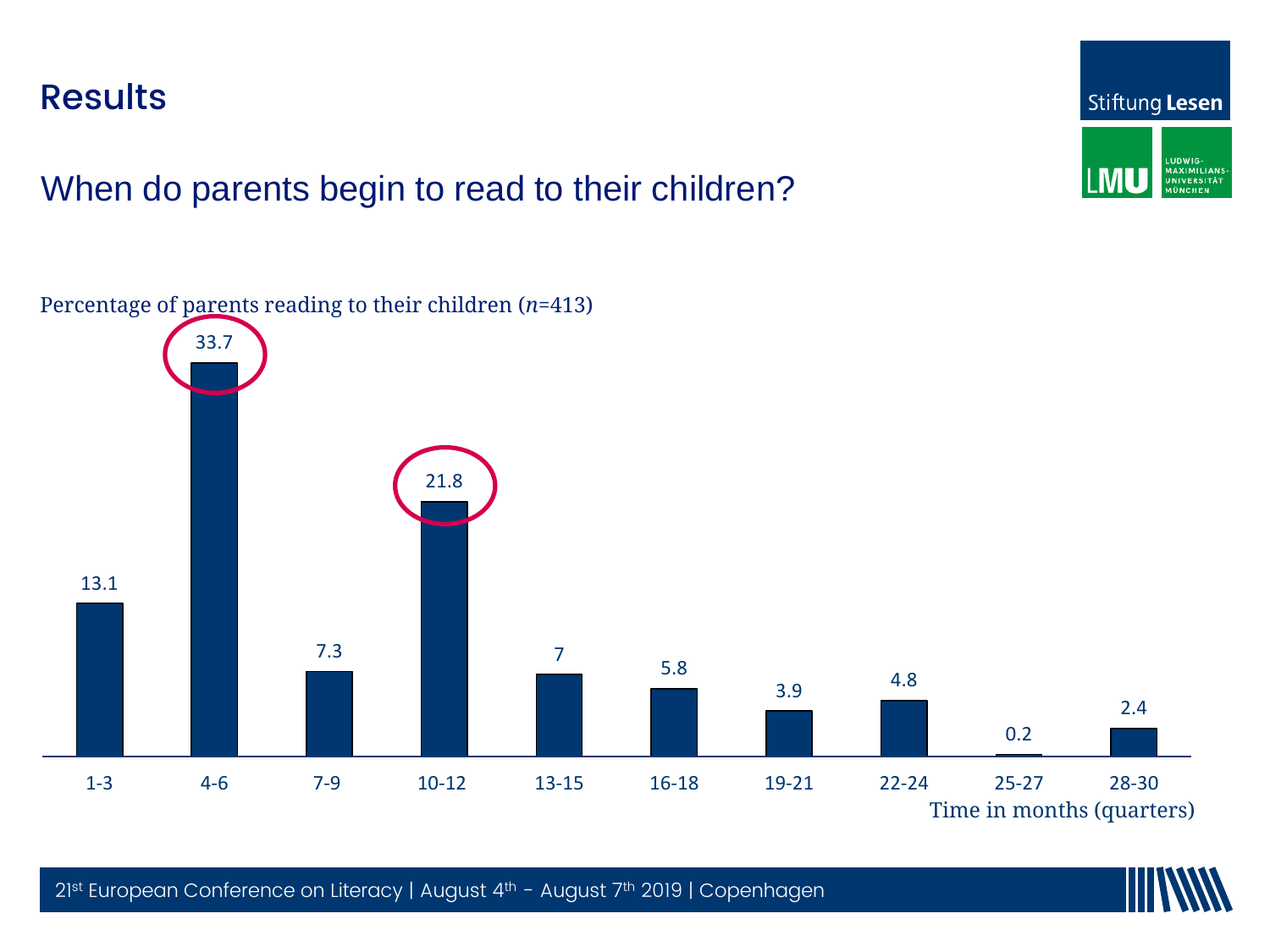## The educational level of the parents influences whether they read to their children early on





"The questions that follow concerns shared reading. By shared reading, we mean looking at picture books together, including books with few pictures or books made of different fabrics, like wood or plastic. How often do you read to your child?" | "How often does your partner read to your child?" Source: German Reading Foundation | 2017 Reading Aloud Study

2<sup>1st</sup> European Conference on Literacy | August 4<sup>th</sup> - August 7<sup>th</sup> 2019 | Copenhagen

Stiftung Lesen

**UDWIG MAXIMILIANS JNIVERSITÄ**T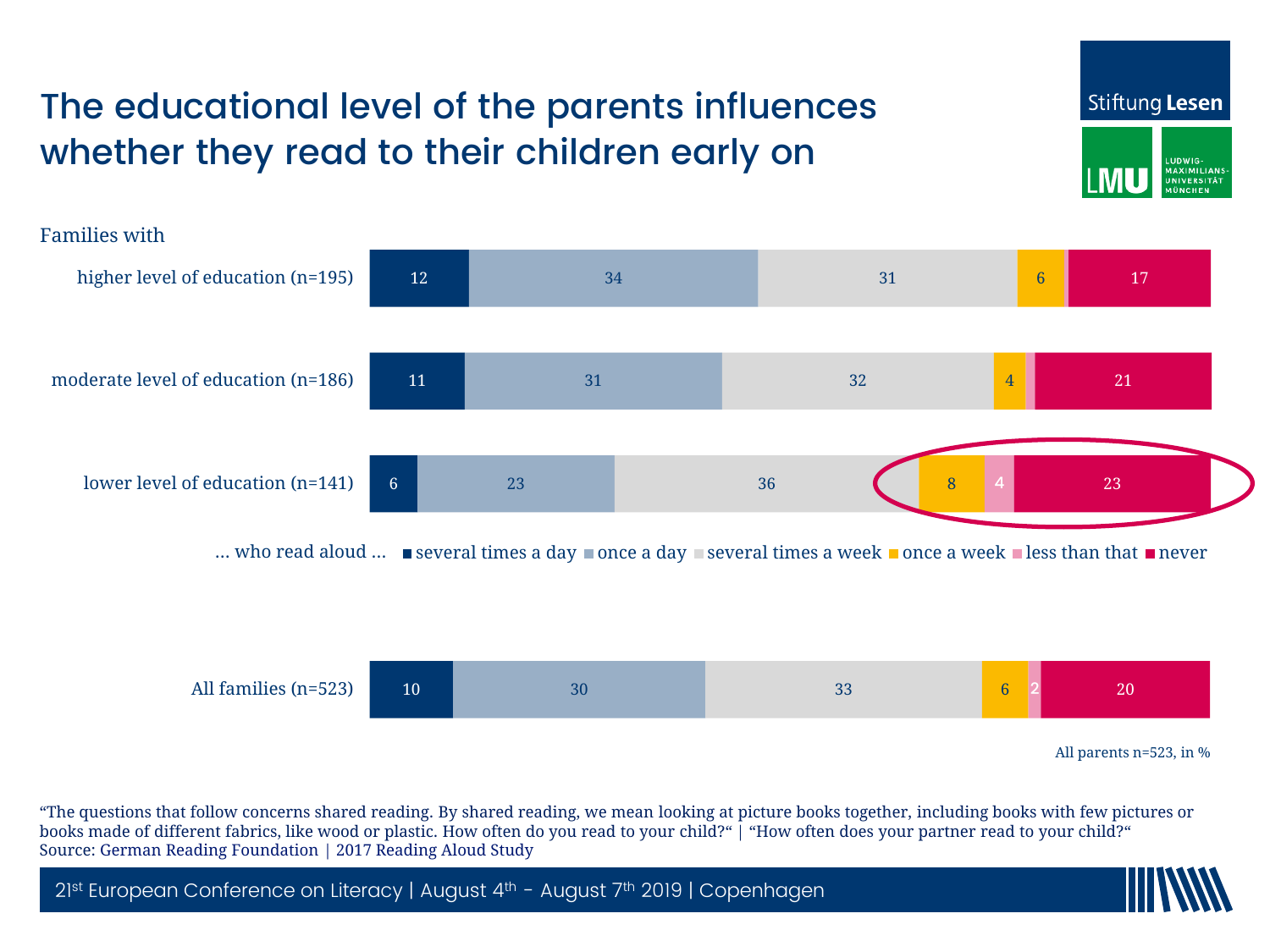#### Comparing reading and non-reading parents



 Matching of two subsamples (*N* = 89, respectively) of reading and non-reading parents with regard to their children's age:

*Mreaders* = 13.69, *SDreaders* = 10.6 *Mnon-readers* = 13.69, *Sdnon-readers* = 10.6

21st European Conference on Literacy | • Children's sex was approximately evenly distributed with:

 $N = 49$  boys (55.1 %) and  $N = 40$  girls (44.9 %)

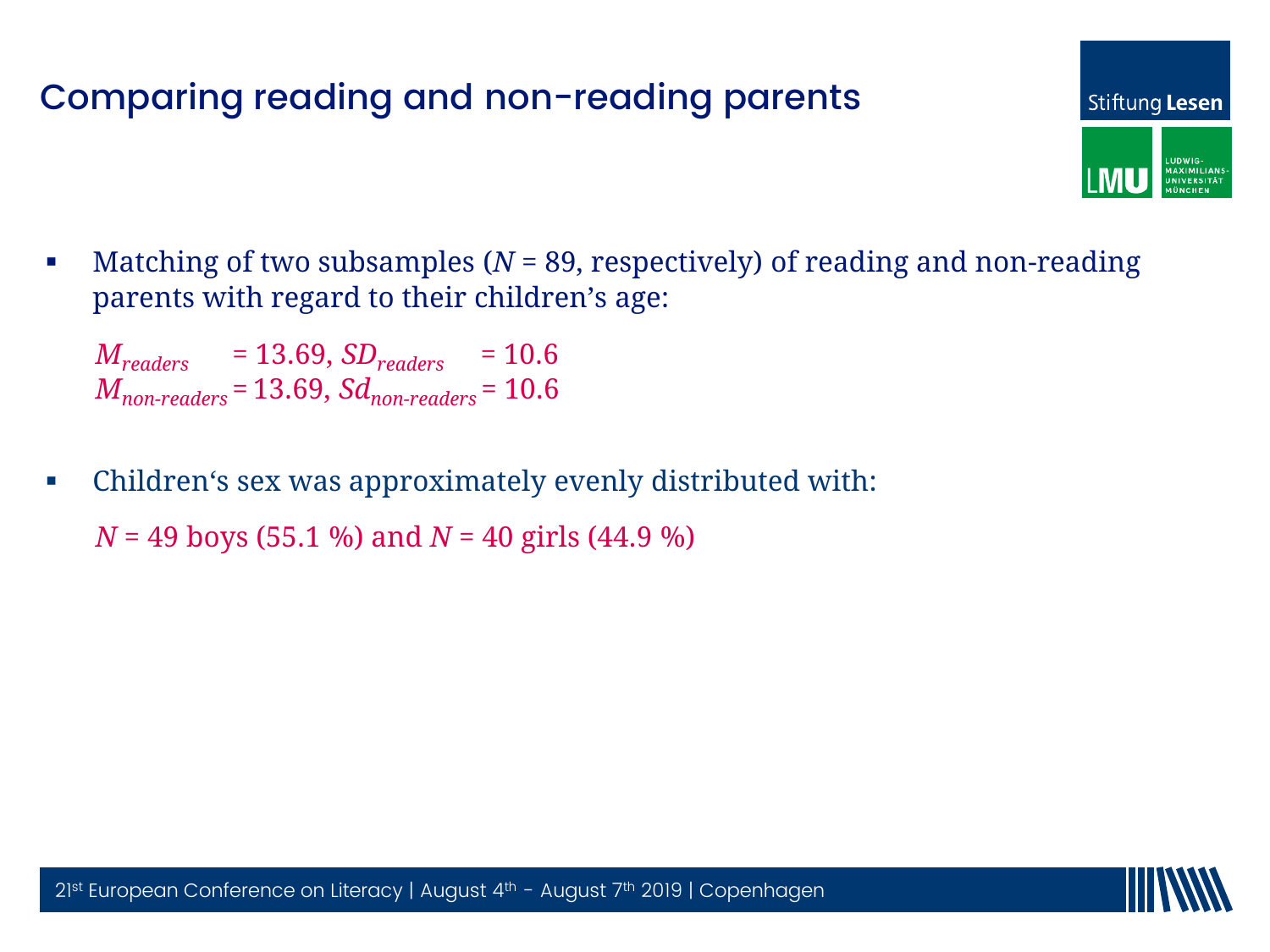#### Comparing reading and non-reading parents





- **Highest level of education,**  $t(172) = 2.43$ **,**  $p = 5.05$ **,**  $d = .37$
- Net household income,  $t(176) = 2.60, p > .05, d = .39$
- Migration status,  $\chi^2(1, n = 178) = 3.96, \quad p < .05$
- Non-reading parents estimate the influence of shared reading and frequent talking to children on their later life significantly lower than reading parents,  $t(176) = 5.16$ ,  $p < .001$ ,  $d = .77$  and  $t(154) = 4.40, p < .001, d = .67$

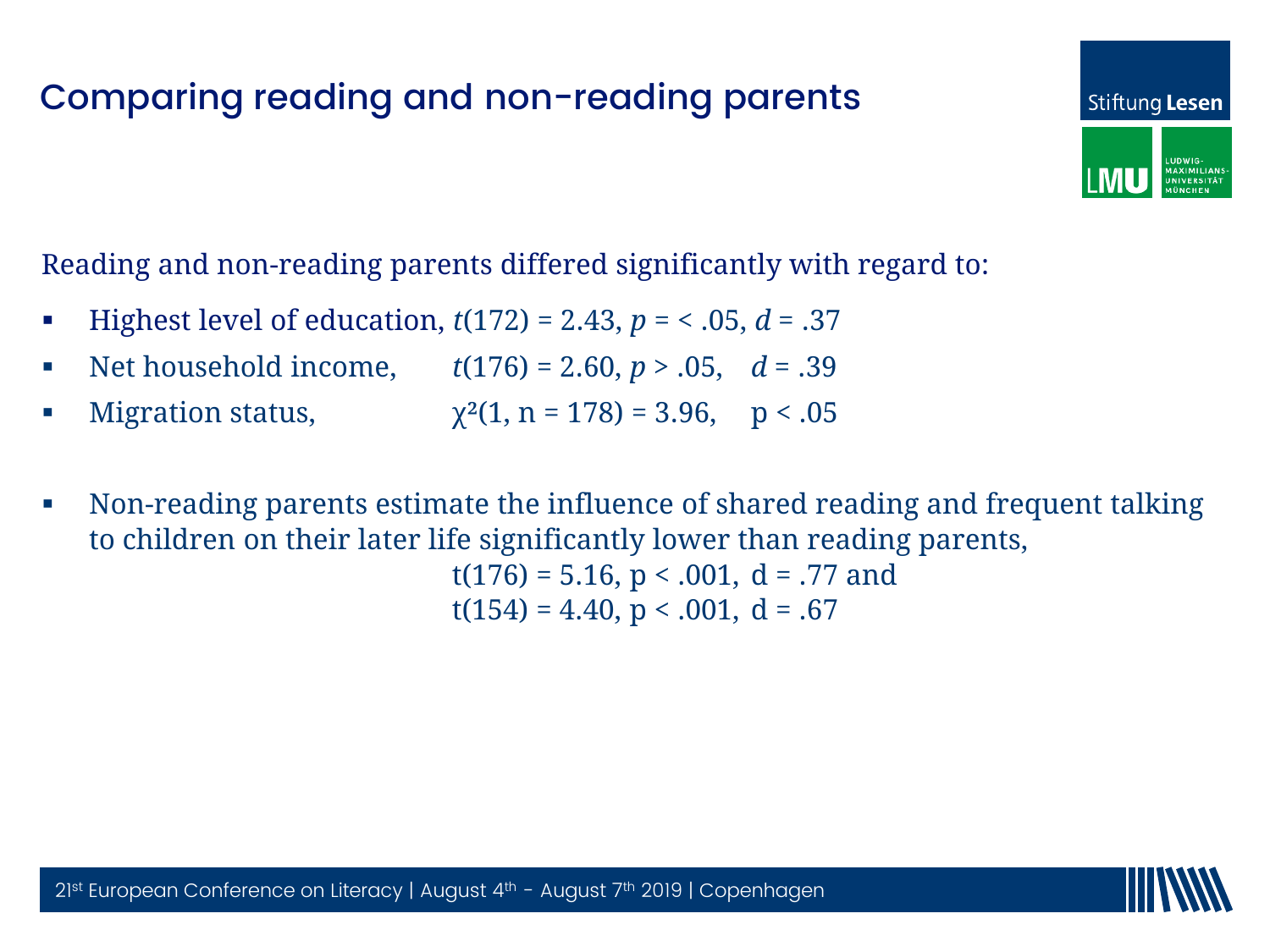## Everyday behavior of reading and non-reading parents

Stiftung Lesen



| <b>Variables</b>                                                             | M(SD)<br>reading parents | M(SD)<br>non-reading parents | t-value   | df  | Cohen's d |
|------------------------------------------------------------------------------|--------------------------|------------------------------|-----------|-----|-----------|
| <b>Showing and naming objects</b>                                            | 5.61(2.02)               | 1.74(2.23)                   | $12.12**$ | 174 | 1.82      |
| <b>Telling made-up stories</b>                                               | 1.64(1.56)               | 0.35(1.10)                   | $6.39***$ | 158 | .96       |
| Including the child in daily activities, e.g.<br>cooking, cleaning or others | 2.83(2.93)               | 0.57(1.75)                   | $6.25***$ | 144 | .94       |
| <b>Making music, sing or dance</b>                                           | 1.91(2.10)               | 0.55(1.34)                   | $5.13***$ | 149 | .77       |
| Doing something where you can get dirty                                      | 1.79(1.59)               | 0.70(1.41)                   | $4.85***$ | 174 | .73       |
| Playing at home, e.g. with puppets, toy<br>blocks                            | 4.54(2.20)               | 3.03(2.29)                   | $4.47**$  | 176 | .67       |
| <b>Drawing or crafting</b>                                                   | 1.70(2.01)               | 0.63(1.18)                   | $4.32**$  | 142 | .65       |
| <b>Playing together outside</b>                                              | 4.19(1.68)               | 3.35(2.00)                   | $3.05***$ | 176 | .46       |
| Visiting courses, e.g. baby massages,<br>baby swim courses                   | 1.10(1.08)               | 0.70(0.98)                   | $2.69*$   | 176 | .40       |
| Saying rhymes, playing finger games                                          | 2.06(2.03)               | 1.36(2.29)                   | $2.15*$   | 176 | .32       |
| Watching movies, videos, series together                                     | 1.89(2.32)               | 1.75(2.72)                   | 0.36      | 176 | .05       |
| <i>Note.</i> ** significant with $p < .01$ , * significant with $p < .05$    |                          |                              |           |     |           |

2<sup>1st</sup> European Conference on Literacy | August 4<sup>th</sup> - August 7<sup>th</sup> 2019 | Copenhagen

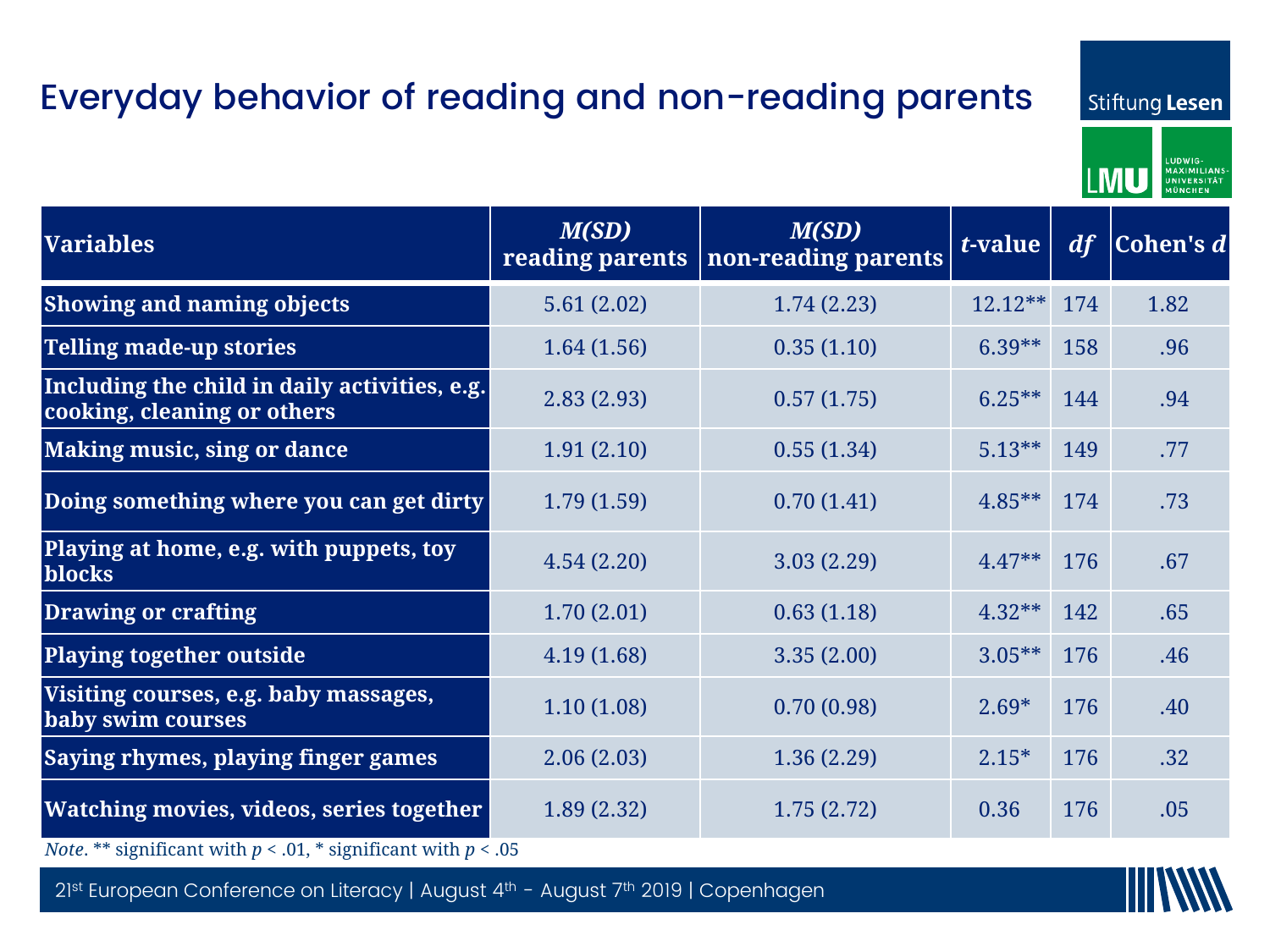#### The HLE and children's level of language skills



- Significant association between the HLE and children's level of linguistic abilites were found,  $r(52) = .31, p < .05$  for the SBE-2-KT (smaller children) and *r*(231) = .14, *p* < .05 for the SBE-3-KT (older children)
- The frequency of reading to a child correlated significantly with children's linguistic abilities, with  $\overline{\phantom{a}}$  $r(283) = .17, p < .05.$

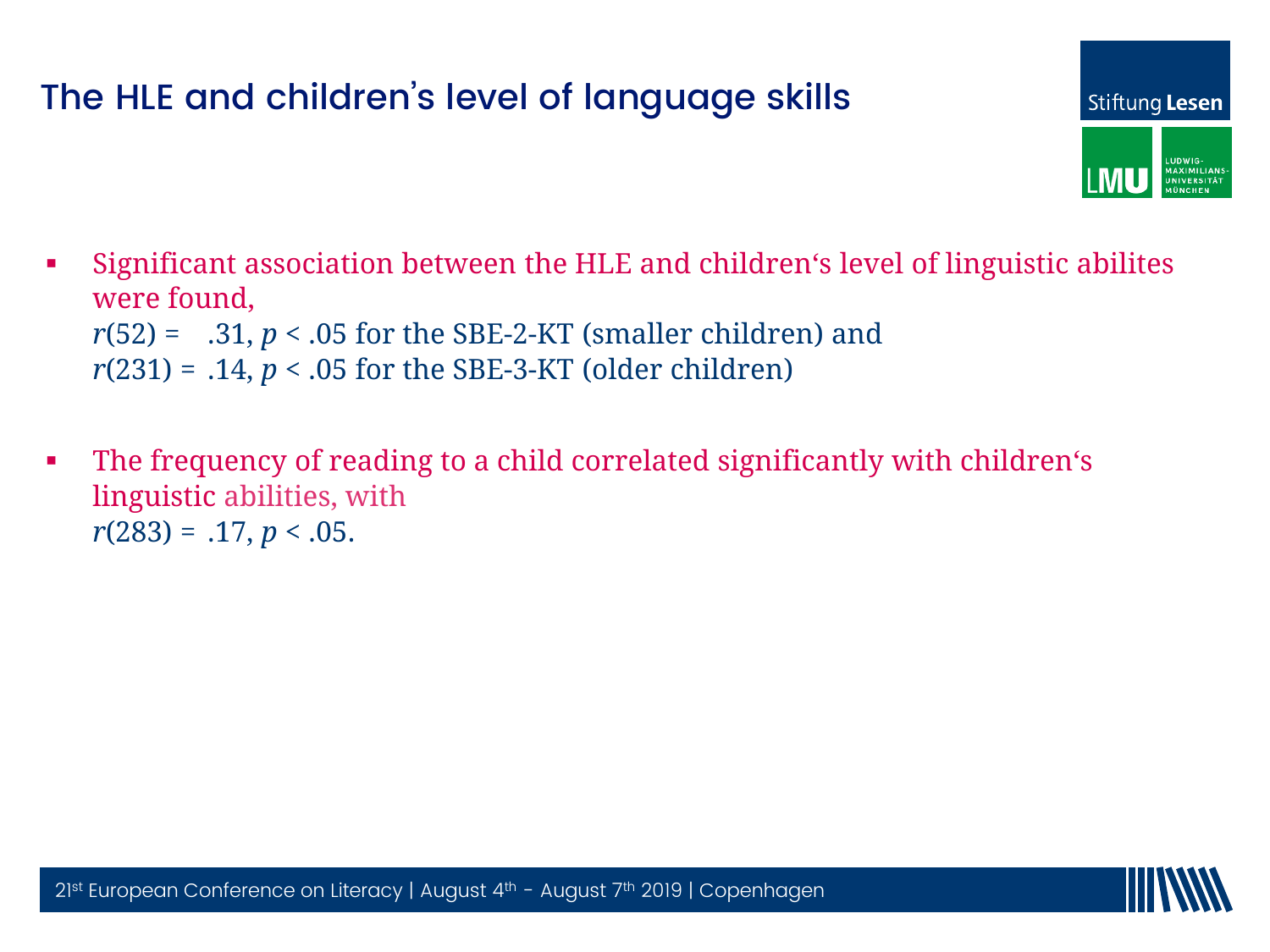

- Associations between the HLE and children's level of linguistic abilites were lower than in previous studies<sup>1,10</sup>
- Assessing children's level of linguistic abilities in test settings would have been more expedient

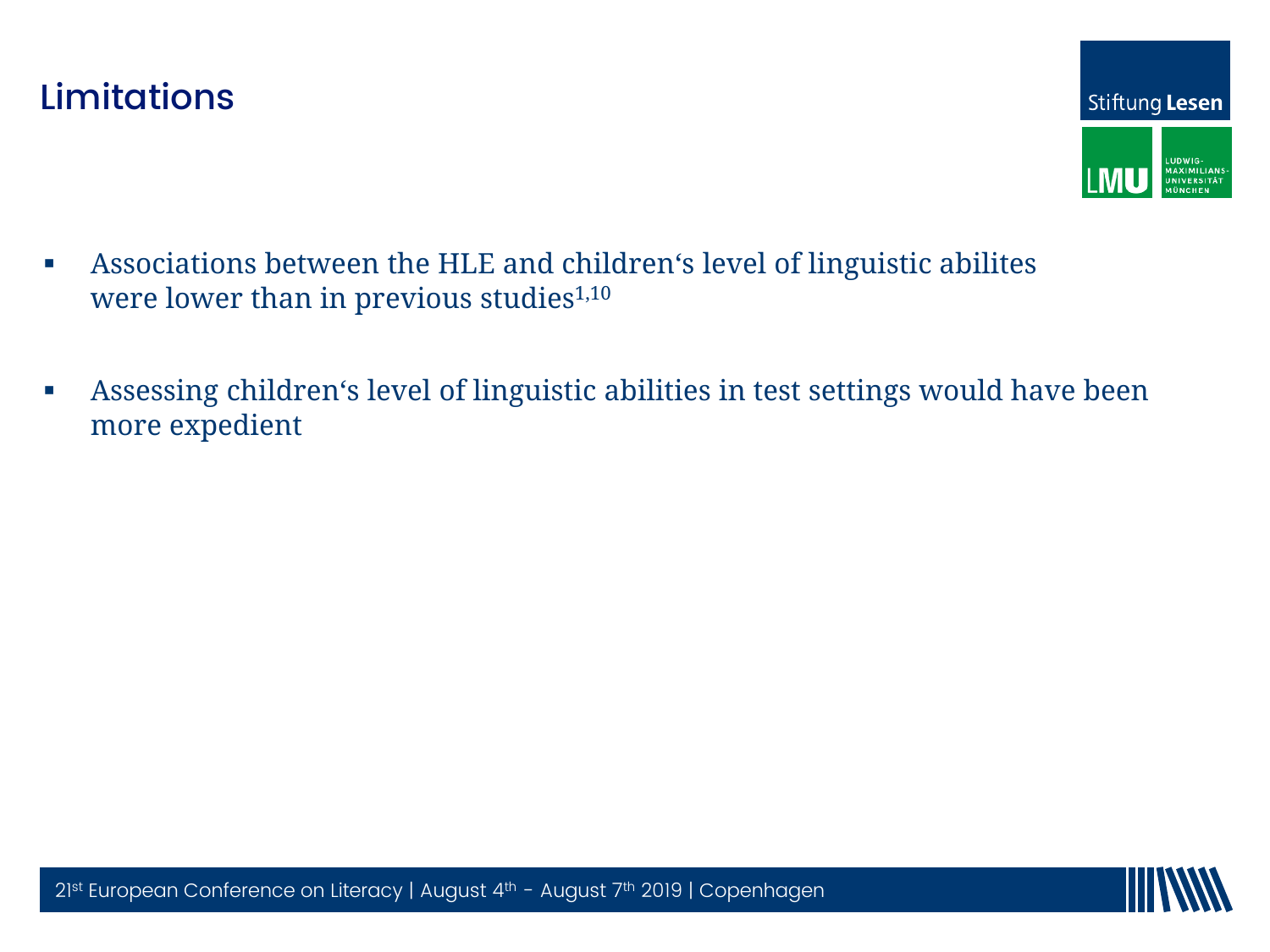

## What can we do to support parents' early reading?



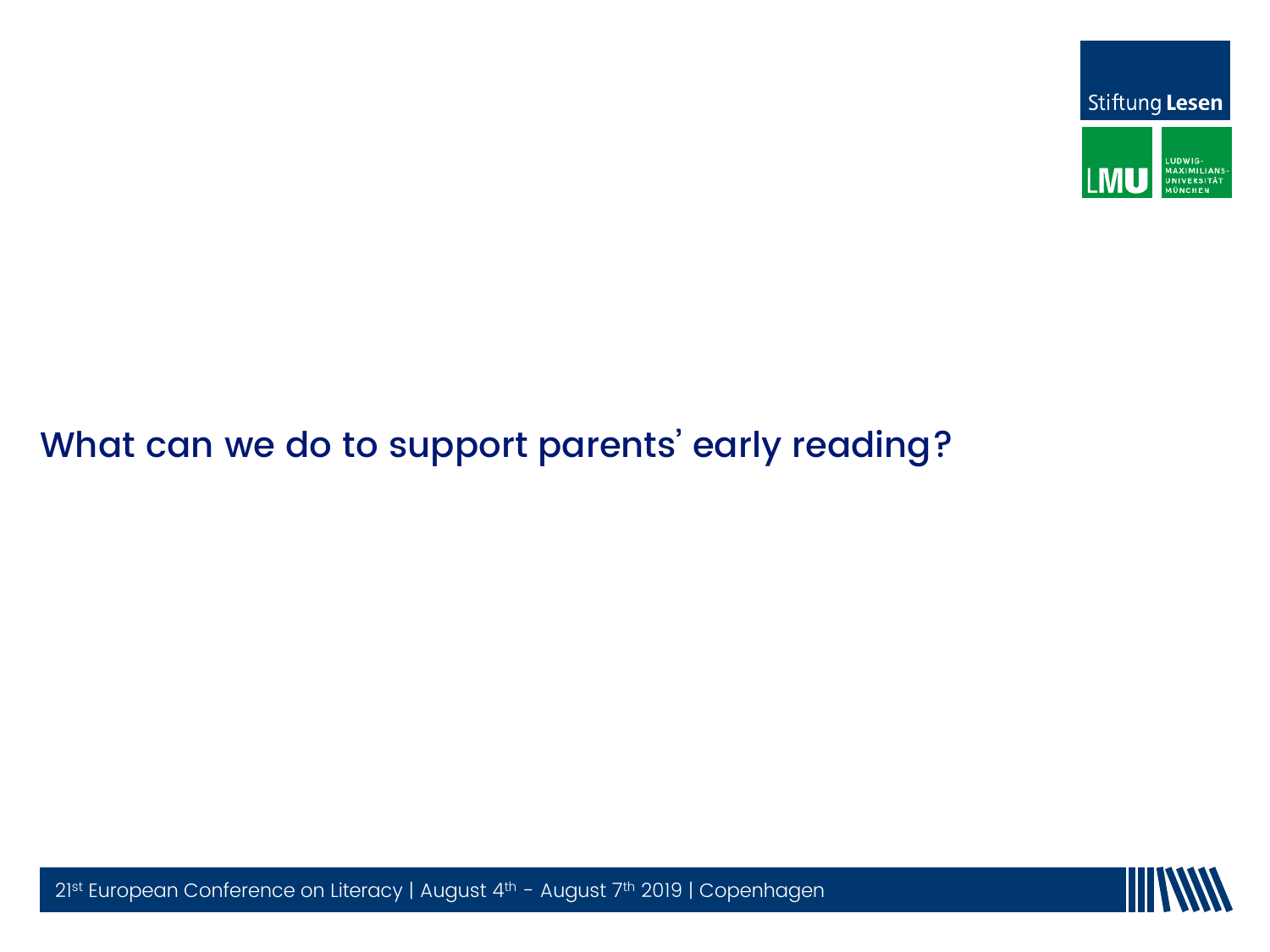

#### What can we do to support parents' early reading? 1. Facilitate book choices



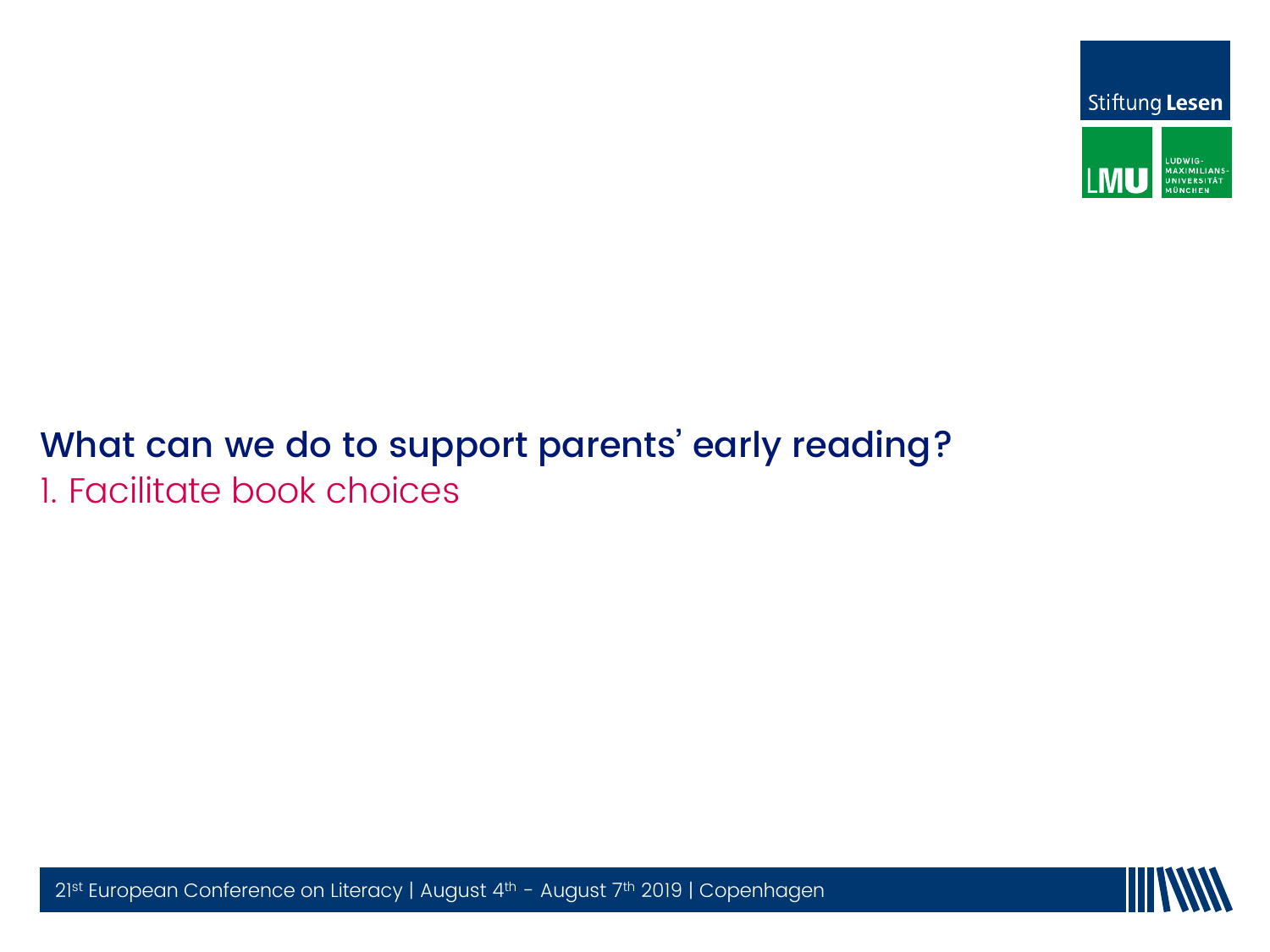### Parents with very young children need extra assistance when choosing books

Stiftung Lesen



Families with children who are …



"When you are choosing new books for your child, how easy or hard is it for you to make an age-appropriate choice?" Source: German Reading Foundation | 2017 Reading Aloud Study

2<sup>1st</sup> European Conference on Literacy | August 4<sup>th</sup> - August 7<sup>th</sup> 2019 | Copenhagen

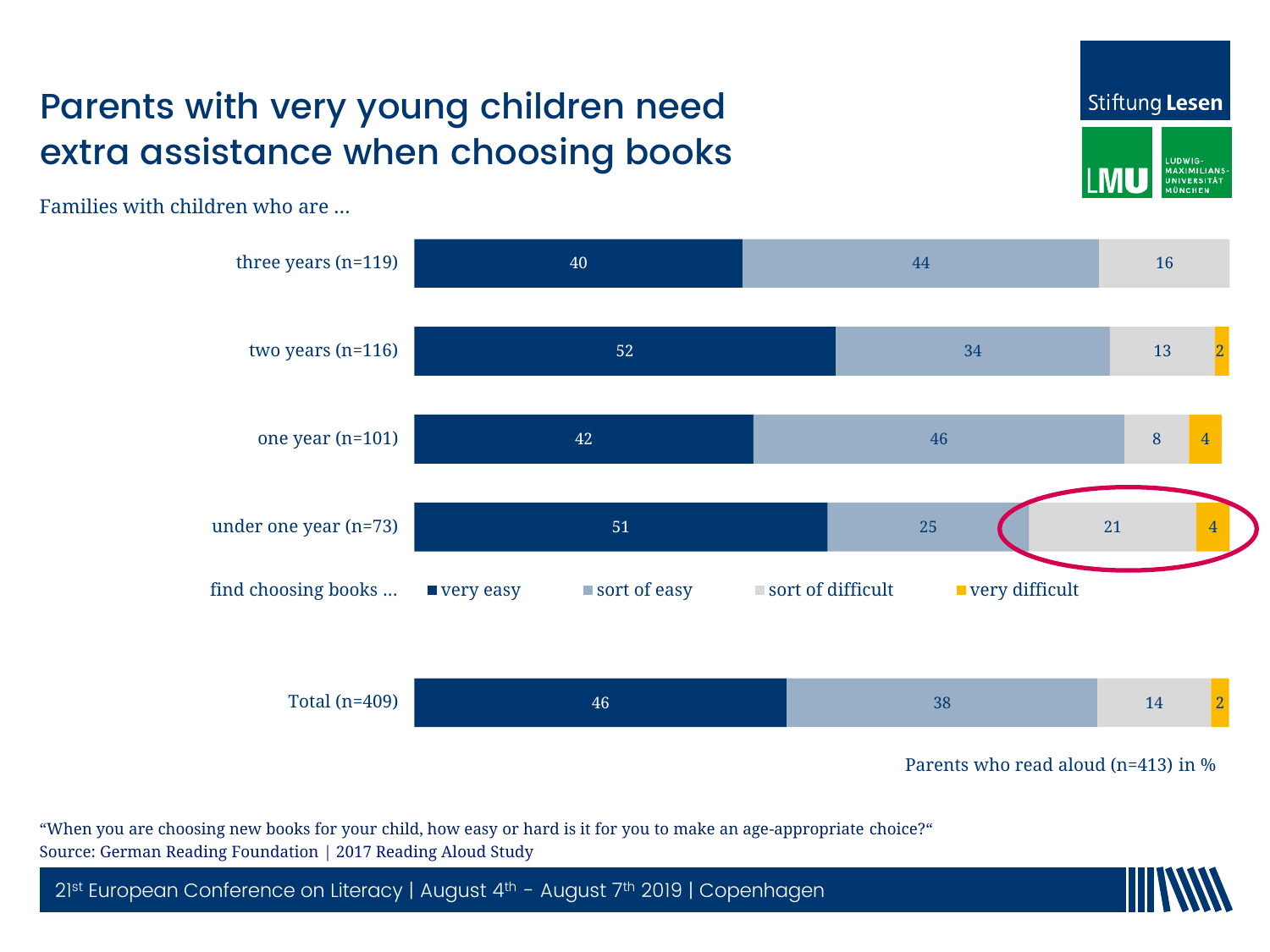



# What can we do to support parents' early reading?

- 1. Facilitate book choices
- 2. Gifting books

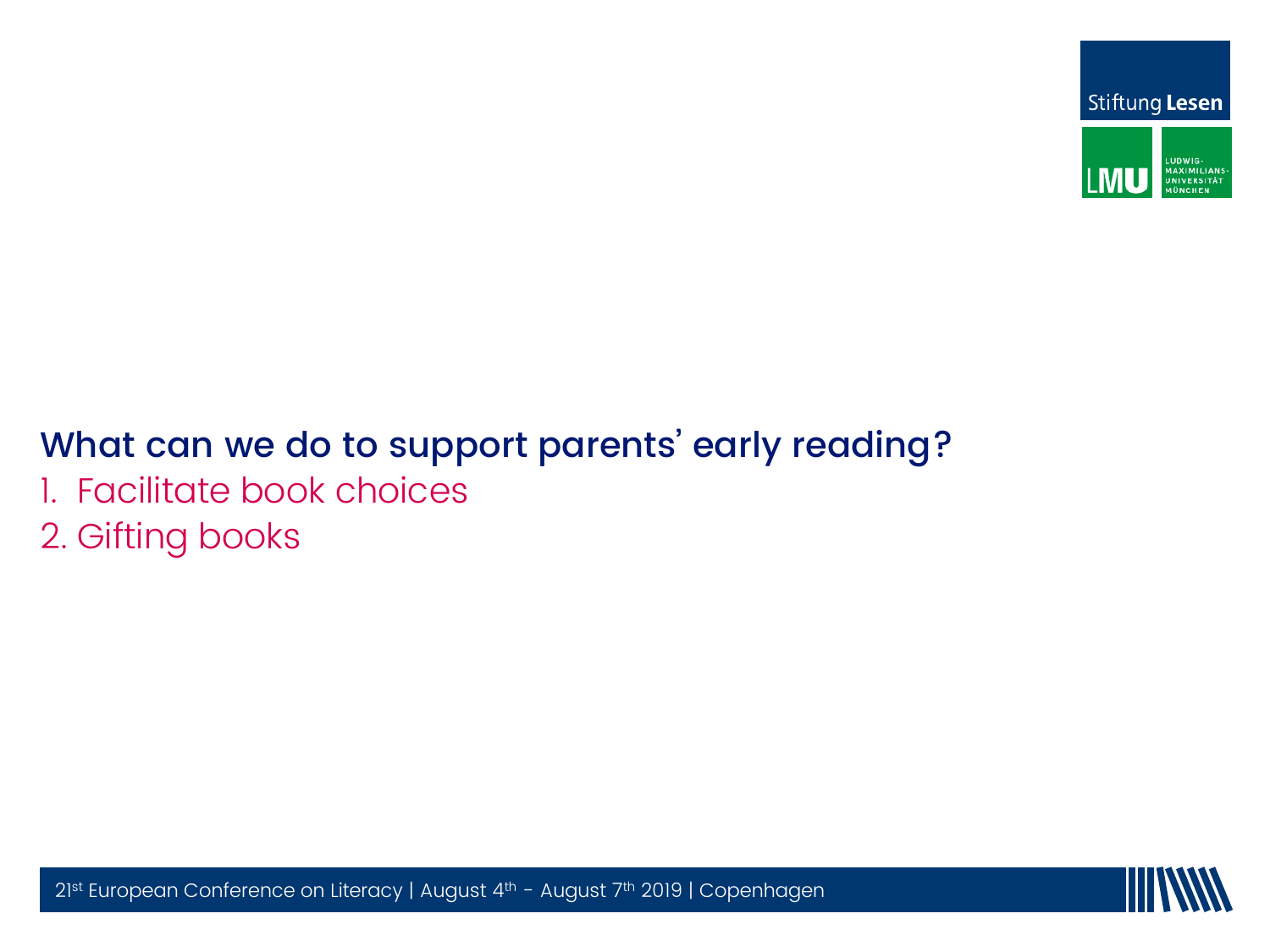

All parents (n=523) in %

"When your first child was born, did you receive book gifts from family members, friends, or acquaintances?" | "Did you upon the birth of your child receive books from ministries or public offices, or from private companies like drugstores or diaper manufacturers, e.g., in a baby package, which you were able to register for online?"

Source: German Reading Foundation | 2017 Reading Aloud Study

2<sup>1st</sup> European Conference on Literacy | August 4<sup>th</sup> - August 7<sup>th</sup> 2019 | Copenhagen

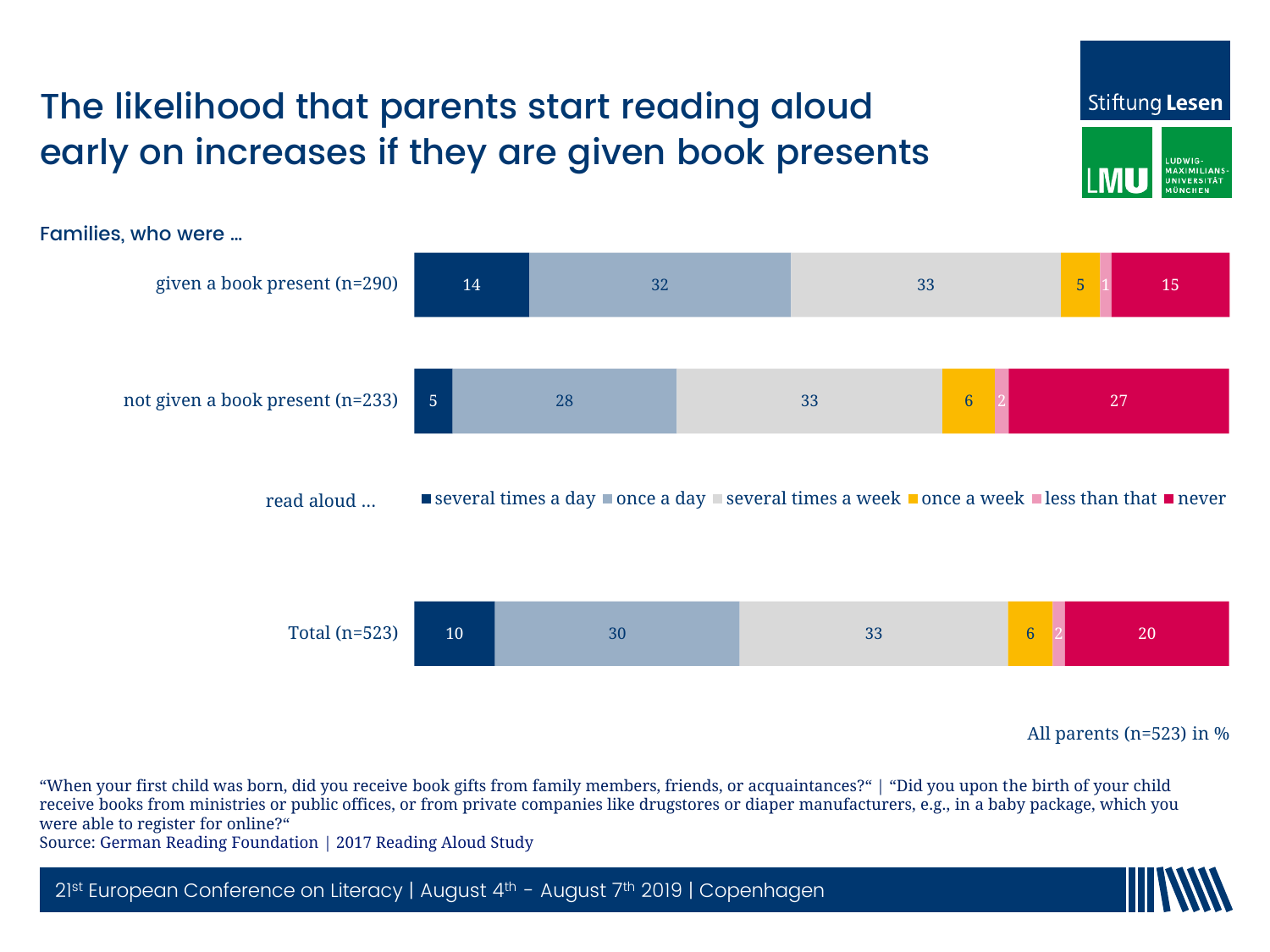## Children in households with lower educational background benefit enormously from book presents



Families, who received books with …

All parents (n=523) in %

Stiftung Lesen

UDWIG **MAXIMILIAN JNIVERSITÄ**T

"When your first child was born, did you receive book gifts from family members, friends or acquaintances?" | "Did you upon the birth of your child receive books from ministries or public offices, or from private companies like drugstores or diaper manufacturers, e.g., in a baby package, which you were able to register for online?"

Source: German Reading Foundation | 2017 Reading Aloud Study

2<sup>1st</sup> European Conference on Literacy | August 4<sup>th</sup> - August 7<sup>th</sup> 2019 | Copenhagen

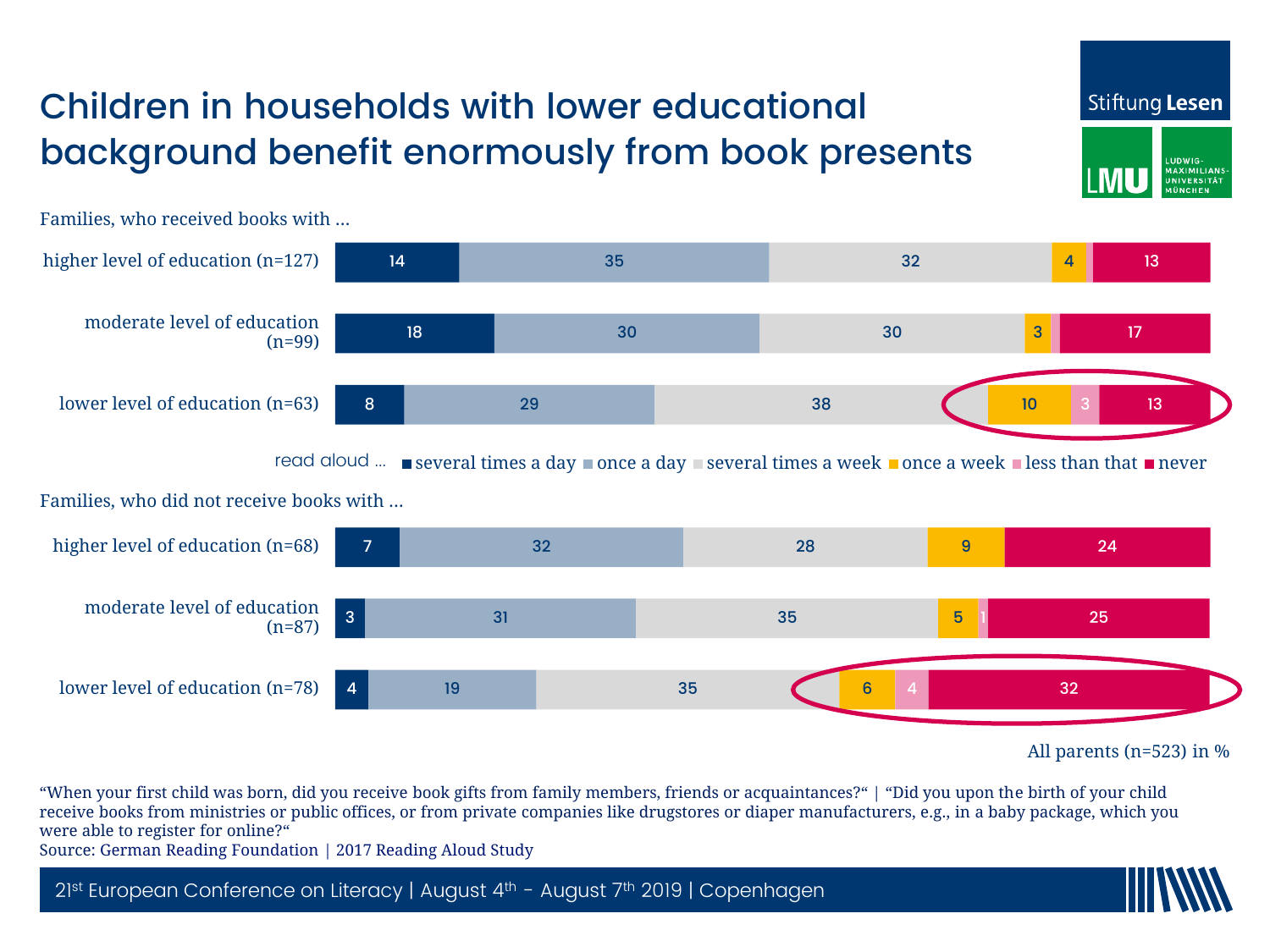



# What can we do to support parents' early reading?

- 1. Facilitate book choices
- 2. Gifting books
- 3. Addressing parents with a low educational background

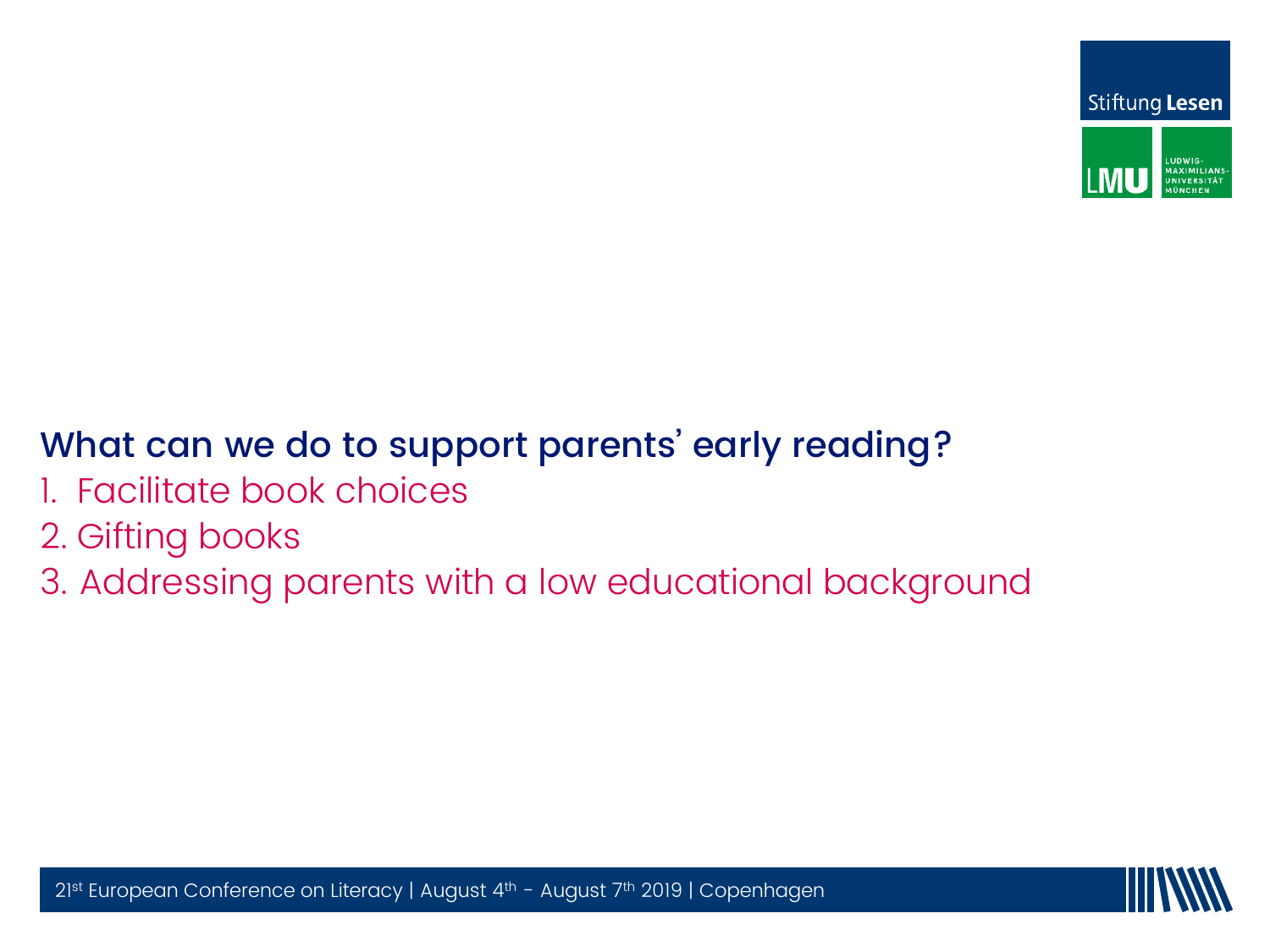#### Ideas to directly address parents with low educational backgrounds

- **•** Promoting digital reading with e-readers or tablets
- Cooperations with selected companies, e.g. McDonalds (providing books in HappyMeals)
- 21st European Conference on Literacy |  $\textcolor{red}{\bullet}$  Movating and educating parents so that they can act as role models

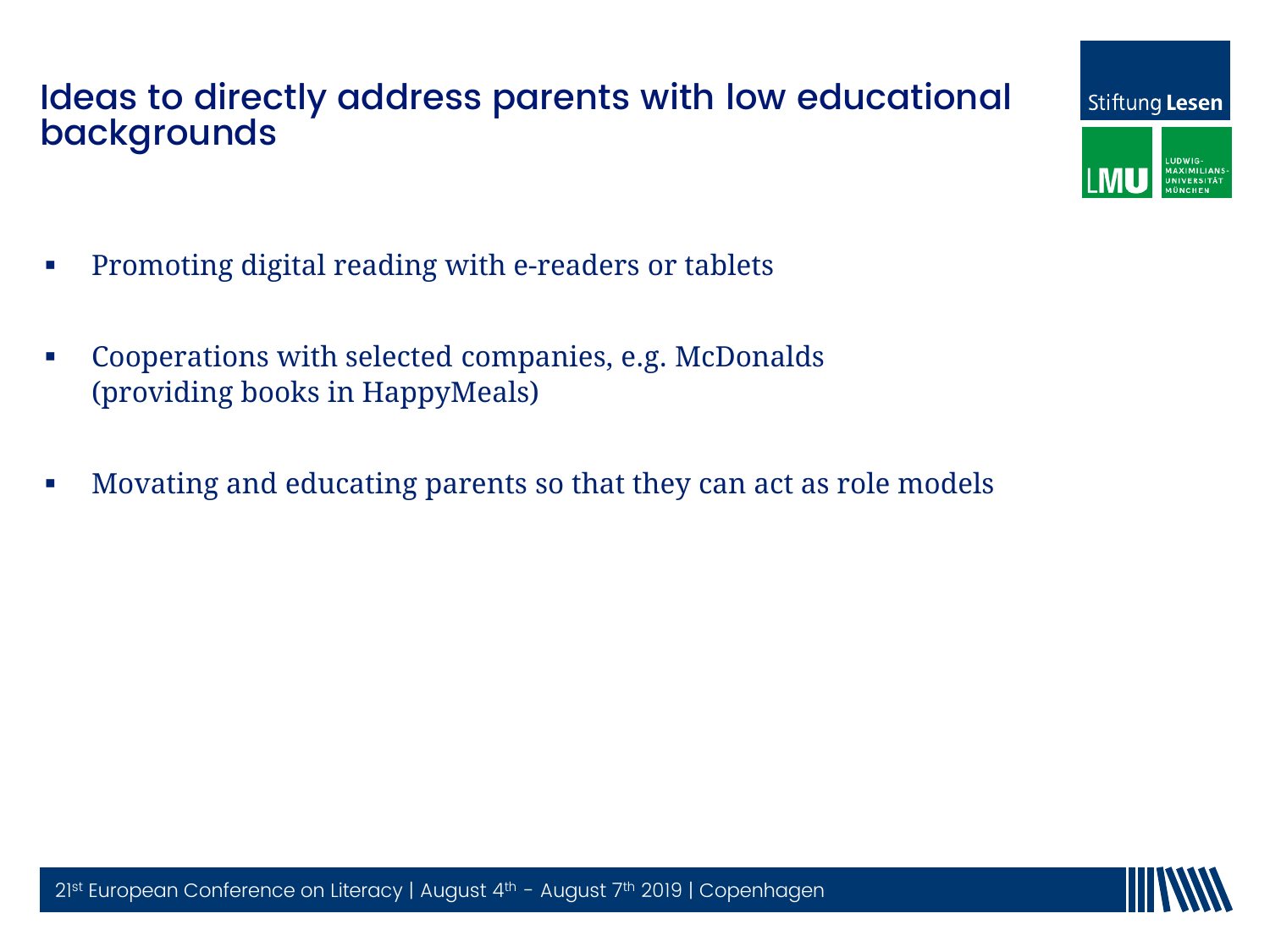#### Children like to read…and it is never to early to begin!

#### Stiftung Lesen





21st European Conference on Literacy | August 4th - August 7th 2019 | Copenhagen

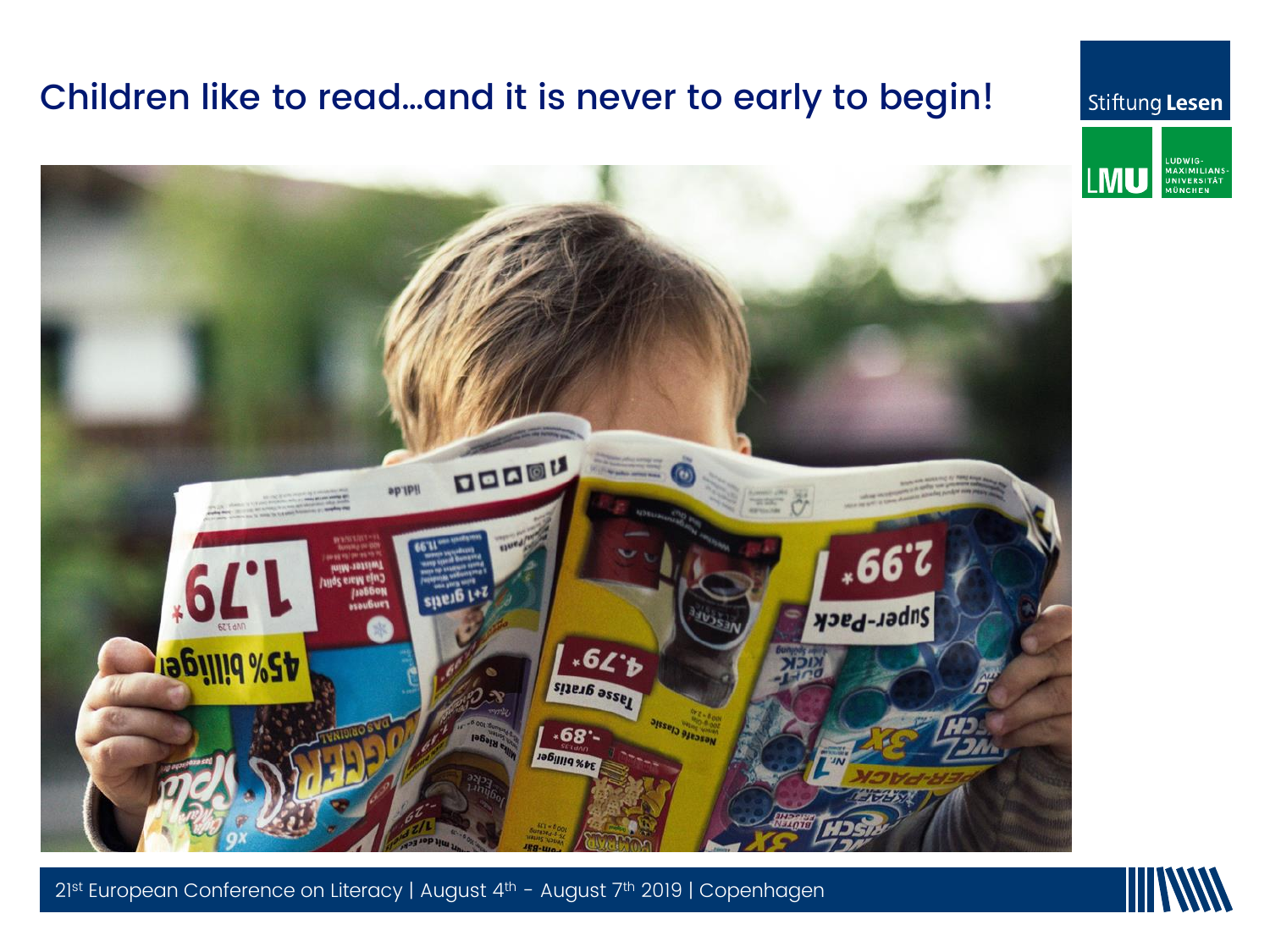

- 1 Frijters, J. C., Barron, R. W. & Brunello, M. (2000). Direct and mediated influences of home literacy and literacy interest on preprereaders' oral vocabulary and early written language skill. *Journal of Educational Psychology, 92,* 466-477.
- 2 Niklas, F., Cohrssen, C., & Tayler, C. (2016). The sooner, the better: Early reading to children. *SAGE Open, 6,* 1-11.
- 3 Payne, A.C., Whitehurst, G.J., & Angell, A.L. (1994). The role of home literacy environment in the development of language ability on preschool children from low-income families. *Early Childhood Research Quarterly, 9,* 427-440.
- 4 Walsh, B.A., & Blewitt, P. (2006). The effect of questioning style during storybook reading on novel vocabulary acquisition of preschoolers. *Early Childhood Education Journal, 33,* 273–278.
- 3 Surtung Lesen. *Vortesestudie 2014 Vortesen macht 1 amaten stark* [Reading aloud study 2014 shared reading make<br>strong]. Online-Document, retrieved from: <u>https://www.stiftunglesen.de/download.php?type=documentpdf&id</u> 5 Stiftung Lesen: *Vorlesestudie 2014 – Vorlesen macht Familien stark* [Reading aloud study 2014 – shared reading makes families
- 6 Bus, A.G., & van Ijzendoorn, M.H. (1992). Patterns of attachment in frequently and infrequently reading mother-child dyads. *Journal of Genetic Psychology, 153,* 395-403.
- of Genetic Asychology, 133, 395-403.<br>7 Niklas, F. & Schneider, W. (2013). Home Literacy Environment and the beginning of reading and spelling. *Contemporary Educational Psychology, 38,* 40-50.
- 8 Sénéchal, M. & LeFevre, J.-A. (2001). Storybook reading and parent teaching: Links to language and literacy development. In P. R. Britto & J. Brooks-Gunn (Eds.), *The role of family literacy environments in promoting young children's emerging literacy skills.* (pp. 39-52). San Francisco, CA: Jossey-Bass.
- 9 Niklas, F., Cohrssen, C., Tayler, C. & Schneider, W. (2016). Erstes Vorlesen: Der frühe Vogel fängt den Wurm. *Zeitschrift für Pädagogische Psychologie, 30,* 35–44.
- 10 DeBaryshe, B. D. (1993). Joint picture-book reading correlates of early oral language skill. *Journal of Child Language, 20,* 455-461.